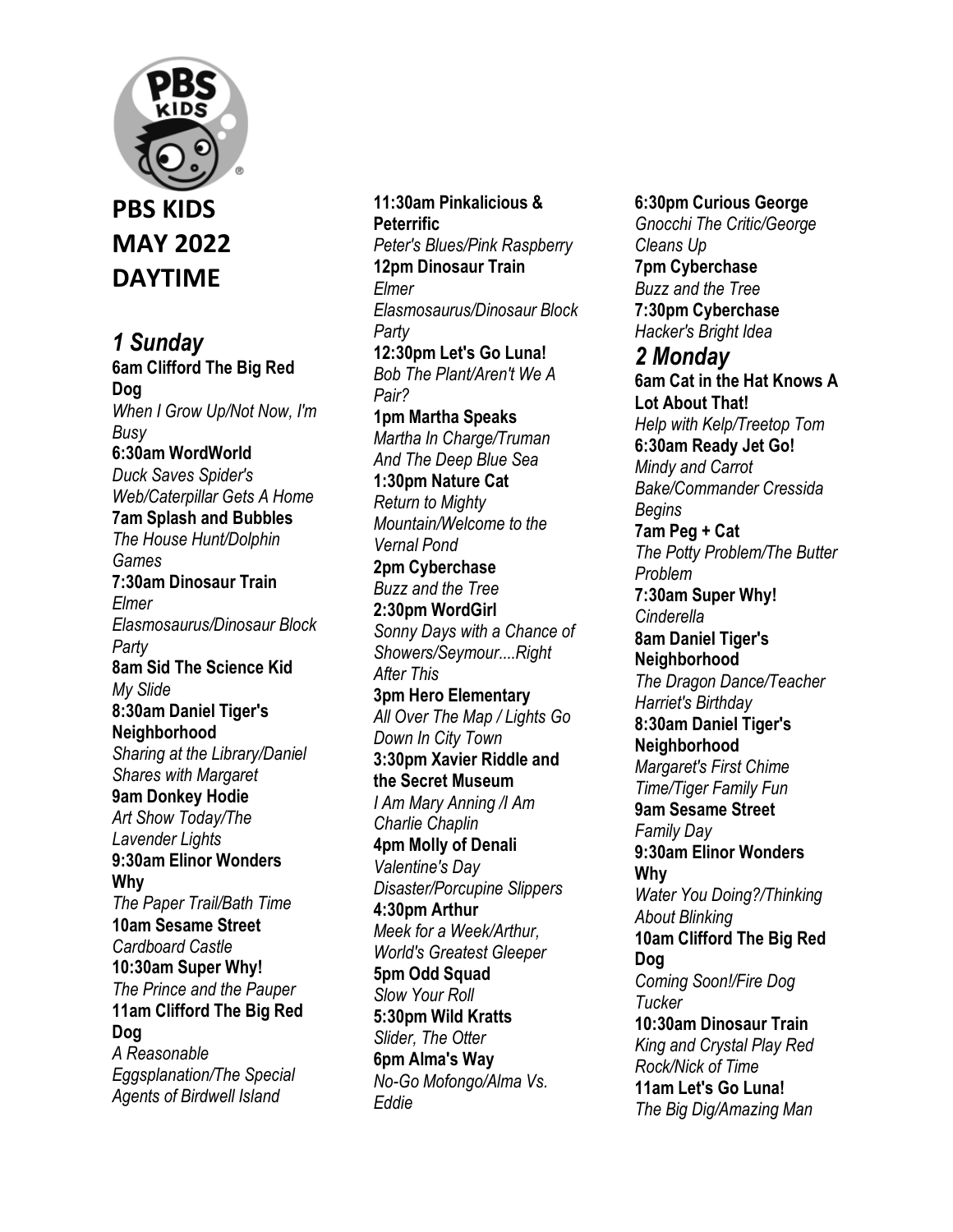

**11:30am Curious George**  *George Measures Up/Something New Under The Sun*  **12pm Nature Cat**  *Onward and Songward/Why Did the Turtle Cross the Road?*  **12:30pm Xavier Riddle and the Secret Museum**  *I Am Isaac Newton/I Am Golda Meir*  **1pm Molly of Denali**  *Fili-Bascan Chefs/Ladybug Sleepover*  **1:30pm Hero Elementary**  *Teacher of the Year / The Sweet Smell of Success*  **2pm Cyberchase**  *The Lilting Loons*  **2:30pm Pinkalicious & Peterrific**  *School Rules/Scooterboy*  **3pm Pinkalicious & Peterrific**  *Invasion of the Flutterbugs/Ballet of the Bells*  **3:30pm Elinor Wonders Why**  *Water You Doing?/Thinking About Blinking*  **4pm Donkey Hodie**  *Spooky Shadow Swamp/Hidden Orchestra*  **4:30pm Curious George**  *George Measures Up/Something New Under The Sun*  **5pm Alma's Way**  *Granny on the Go/Chacho's Day Out*  **5:30pm Xavier Riddle and the Secret Museum** 

*I Am Isaac Newton/I Am Golda Meir*  **6pm Molly of Denali**  *Fili-Bascan Chefs/Ladybug Sleepover*  **6:30pm Hero Elementary**  *Teacher of the Year / The Sweet Smell of Success*  **7pm Wild Kratts**  *Snowy Owl Invasion*  **7:30pm Wild Kratts**  *Tazzy Chris 3 Tuesday*  **6am Cat in the Hat Knows A Lot About That!**  *Amazing Eyes/Water Walkers*  **6:30am Ready Jet Go!**  *Mindy's Bedtime/Galileo, Galileo!*  **7am Peg + Cat**  *The Cold Camel Problem/The Einstein Problem*  **7:30am Super Why!**  *The Underwater Lost Treasure*  **8am Daniel Tiger's Neighborhood**  *Nighttime in the Neighborhood*  **8:30am Daniel Tiger's Neighborhood**  *Super Daniel!/Play Pretend*  **9am Sesame Street**  *Cardboard Castle*  **9:30am Elinor Wonders Why**  *Underground Soup/Dandy Dandelions*  **10am Clifford The Big Red Dog**  *The Little Red Dream/The Mail Mix Up*  **10:30am Dinosaur Train** 

*The Forest Fire/The Lost Bird*  **11am Let's Go Luna!**  *She Is The Moon of Moons/Beats of Beijing*  **11:30am Curious George**  *Guest Monkey/Charkie Goes to School*  **12pm Nature Cat**  *Animal Rescue Crew/Nature of Dreams*  **12:30pm Xavier Riddle and the Secret Museum**  *I Am Albert Einstein/I Am Carol Burnett*  **1pm Molly of Denali**  *Eagle Egg Hunt/Dream Tube*  **1:30pm Hero Elementary**  *Sparks' Unplugged / Camp Catastrophe*  **2pm Cyberchase**  *The Great Outdoors*  **2:30pm Pinkalicious & Peterrific**  *Pinkapolka Dotty/Lila Gets Glasse*  **3pm Pinkalicious & Peterrific**  *Peterrific/Mother's Day Surprise*  **3:30pm Elinor Wonders Why**  *Underground Soup/Dandy Dandelions*  **4pm Donkey Hodie**  *Swoop-A-Rino/Duck Duck's Great Adventure*  **4:30pm Curious George**  *Guest Monkey/Charkie Goes to School*  **5pm Alma's Way**  *Checkers Champ/World's Greatest*  **5:30pm Xavier Riddle and**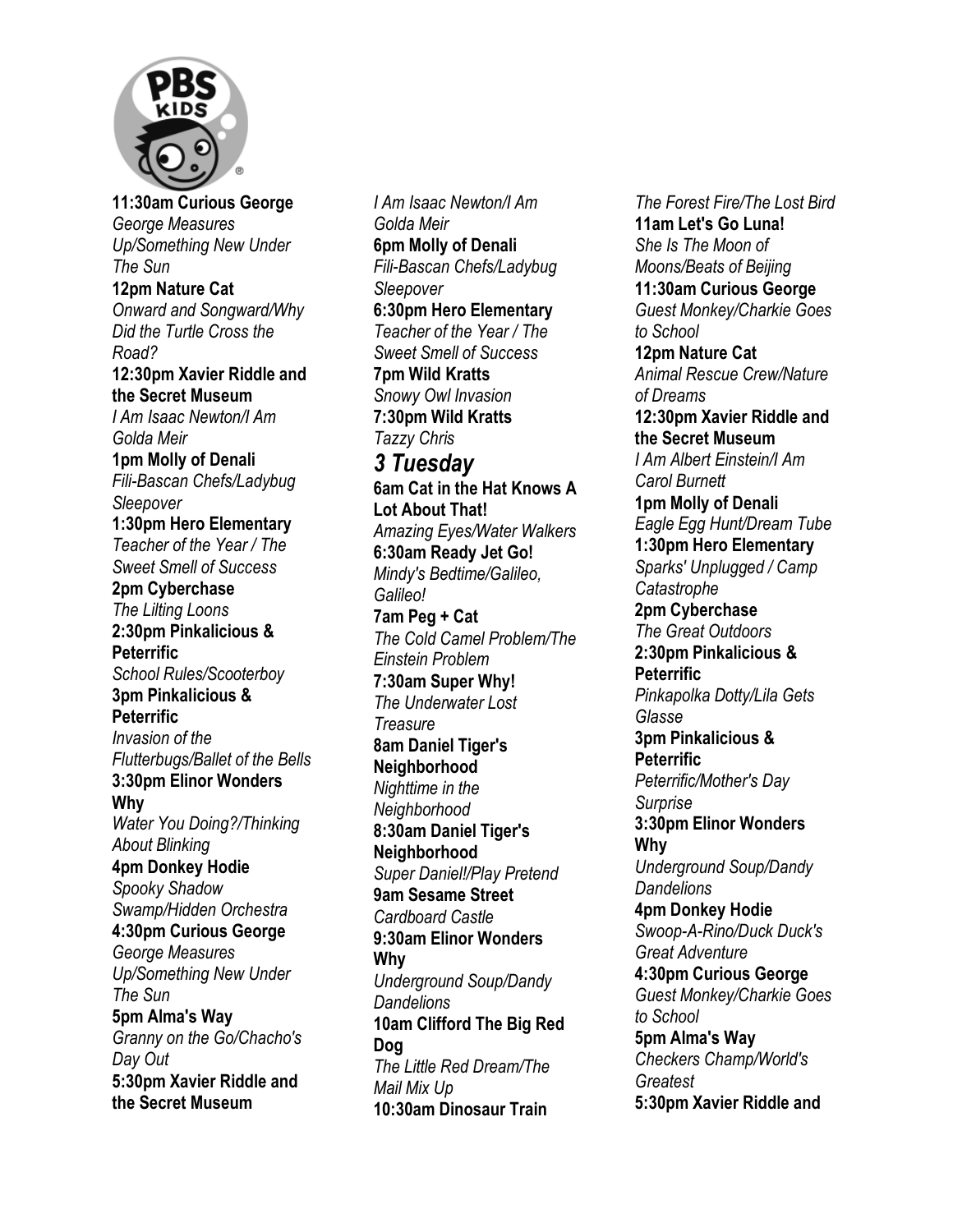

**the Secret Museum**  *I Am Albert Einstein/I Am Carol Burnett*  **6pm Molly of Denali**  *Eagle Egg Hunt/Dream Tube*  **6:30pm Hero Elementary**  *Sparks' Unplugged / Camp Catastrophe*  **7pm Wild Kratts**  *Pangolin Rescue*  **7:30pm Wild Kratts**  *Mystery of the Weird Looking Walrus 4 Wednesday*  **6am Cat in the Hat Knows A Lot About That!**  *Bump Bump Bump Around/Snow Difference*  **6:30am Ready Jet Go!**  *Who Messed Up The Treehouse?/Fact Or Fiction?*  **7am Peg + Cat**  *The Pirate Puzzle Problem/The Scrap of Map Problem*  **7:30am Super Why!**  *The Ant and the Grasshopper*  **8am Daniel Tiger's Neighborhood**  *Clean Up Time/Neighborhood Clean Up*  **8:30am Daniel Tiger's Neighborhood**  *Daniel Uses His Words/All Aboard!*  **9am Sesame Street**  *The Return of the Fairy Tale Helpers*  **9:30am Elinor Wonders Why**  *Follow That Roly Poly/Rain, Rain Don't Go Away*  **10am Clifford The Big Red** 

## **Dog**

*Samantha's Perfect Day/Welcome Home, Natalie Chan*  **10:30am Dinosaur Train**  *Mom Was A Kid Once*  **11am Let's Go Luna!**  *Lost and Found/Time of Goodbye*  **11:30am Curious George**  *Night of the Weiner Dog/Animal Trackers*  **12pm Nature Cat**  *Secrets of the Old Prairie/A Sticky Sweet Tree Treat*  **12:30pm Xavier Riddle and the Secret Museum**  *I Am Ibn Batutta/I Am Beulah Louise Henry*  **1pm Molly of Denali**  *Froggy of Denali/Molly Mabray and the Mystery Stones*  **1:30pm Hero Elementary**  *When Fur Flies / Pumpkin Palooza*  **2pm Cyberchase**  *Hacker's Bright Idea*  **2:30pm Pinkalicious & Peterrific**  *Cha-Cha-Licious /Show and Smell*  **3pm Pinkalicious & Peterrific**  *Garden Gnome Party/That Unicorn Feeling*  **3:30pm Elinor Wonders Why**  *Follow That Roly Poly/Rain, Rain Don't Go Away*  **4pm Donkey Hodie**  *The Fastest Fetcher/Bobbly Ball* 

**4:30pm Curious George**  *Night of the Weiner Dog/Animal Trackers*  **5pm Alma's Way**  *Steggie Rescue/Alma Hits The Right Note*  **5:30pm Xavier Riddle and the Secret Museum**  *I Am Ibn Batutta/I Am Beulah Louise Henry*  **6pm Molly of Denali**  *Froggy of Denali/Molly Mabray and the Mystery Stones*  **6:30pm Hero Elementary**  *When Fur Flies / Pumpkin Palooza*  **7pm Wild Kratts**  *The Great Froggyback Ride*  **7:30pm Wild Kratts**  *Fireflies 5 Thursday*  **6am Cat in the Hat Knows A Lot About That!**  *I Love The Nightlife/Oh Give Me A Home!*  **6:30am Ready Jet Go!**  *Sunspot's Sunspot/Our Sun Is A Star!*  **7am Peg + Cat**  *The Too Big Dog Problem/The Giant Baby Problem*  **7:30am Super Why!**  *The Banana Mystery*  **8am Daniel Tiger's Neighborhood**  *You Are Special/Daniel Is Special*  **8:30am Daniel Tiger's Neighborhood**  *Something Special for Dad/I Love You, Mom*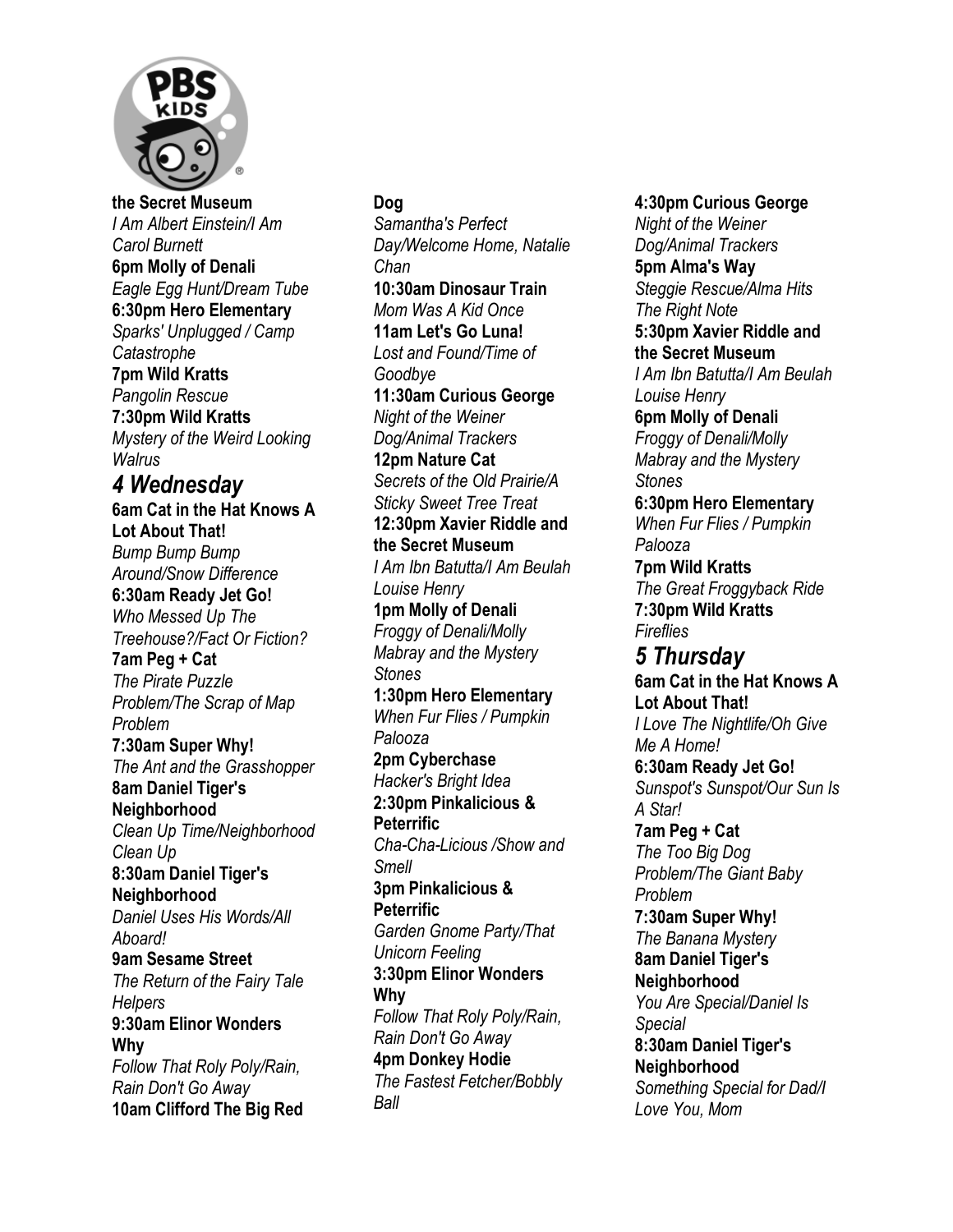

**9am Sesame Street**  *Teacher Appreciation Day*  **9:30am Elinor Wonders Why**  *Butterfly Party/More Than One Right Way*  **10am Clifford The Big Red Dog**  *Things That Go Bump/Sherlock Bones*  **10:30am Dinosaur Train**  *Beating The Heat/Flowers for Mom*  **11am Let's Go Luna!**  *Hoopin' Hopper/A Chopsticky Situation*  **11:30am Curious George**  *Downhill Racer/Book Monkey*  **12pm Nature Cat**  *Freezin' in the Summer Season/Total Eclipse of the Sun*  **12:30pm Xavier Riddle and the Secret Museum**  *I Am Abraham Lincoln/I Am Jane Jacobs*  **1pm Molly of Denali**  *Basketball Blues*  **1:30pm Hero Elementary**  *Bugging Out / Eager Beavers*  **2pm Cyberchase**  *Model Behavior*  **2:30pm Pinkalicious & Peterrific**  *Treasure Hunt/Cheer Up, Archie*  **3pm Pinkalicious & Peterrific**  *Missing Squeakykins/The Cloud-O-Matic*  **3:30pm Elinor Wonders Why**  *Butterfly Party/More Than* 

*One Right Way*  **4pm Donkey Hodie**  *Being Bob Dog/Panda Panda*  **4:30pm Curious George**  *Downhill Racer/Book Monkey*  **5pm Alma's Way**  *Do The Waltzango/Big Brother Bootcamp*  **5:30pm Xavier Riddle and the Secret Museum**  *I Am Abraham Lincoln/I Am Jane Jacobs*  **6pm Molly of Denali**  *Basketball Blues*  **6:30pm Hero Elementary**  *Bugging Out / Eager Beavers*  **7pm Wild Kratts**  *Parrot Power*  **7:30pm Wild Kratts**  *Octopus Wildkratticus 6 Friday*  **6am Cat in the Hat Knows A Lot About That!**  *Stripy Safari/Wool*  **6:30am Ready Jet Go!**  *Mars Rock for Mom/Sean Has A Cold*  **7am Peg + Cat**  *The Sushi Problem/The Highlight Zone Problem*  **7:30am Super Why!**  *Little Red Riding Hood*  **8am Daniel Tiger's Neighborhood**  *Daniel Likes to Be with Dad/Daniel Likes to Be with Mom*  **8:30am Daniel Tiger's Neighborhood**  *Daniel Says I'm Sorry/The Royal Mudpies*  **9am Sesame Street**  *Sneeze A Seasons* 

**9:30am Elinor Wonders Why**  *These Sneezes/Ari's Lucky Shirt*  **10am Clifford The Big Red Dog**  *All Grown Up/Picture This*  **10:30am Dinosaur Train**  *Migration Vacation/Moms Rawk!*  **11am Let's Go Luna!**  *Castells in the Air/Barcelona Birdy*  **11:30am Curious George**  *Mother's Day Surprise/Jungle Gym*  **12pm Nature Cat**  *Great Salt Lake/The Praying Mantis Hunters*  **12:30pm Xavier Riddle and the Secret Museum**  *I Am Rukmini Devi Arundale/I Am Bob Ross*  **1pm Molly of Denali**  *Spring Carnival/Tooey's Hole-I-Day Sweater*  **1:30pm Hero Elementary**  *A Leg Up / Sneezitis Solution*  **2pm Cyberchase**  *Buzz and the Tree*  **2:30pm Pinkalicious & Peterrific**  *Peterrific/Mother's Day Surprise*  **3pm Pinkalicious & Peterrific**  *Invisible Ink/Rusty's Doghouse*  **3:30pm Elinor Wonders Why**  *These Sneezes/Ari's Lucky Shirt*  **4pm Donkey Hodie**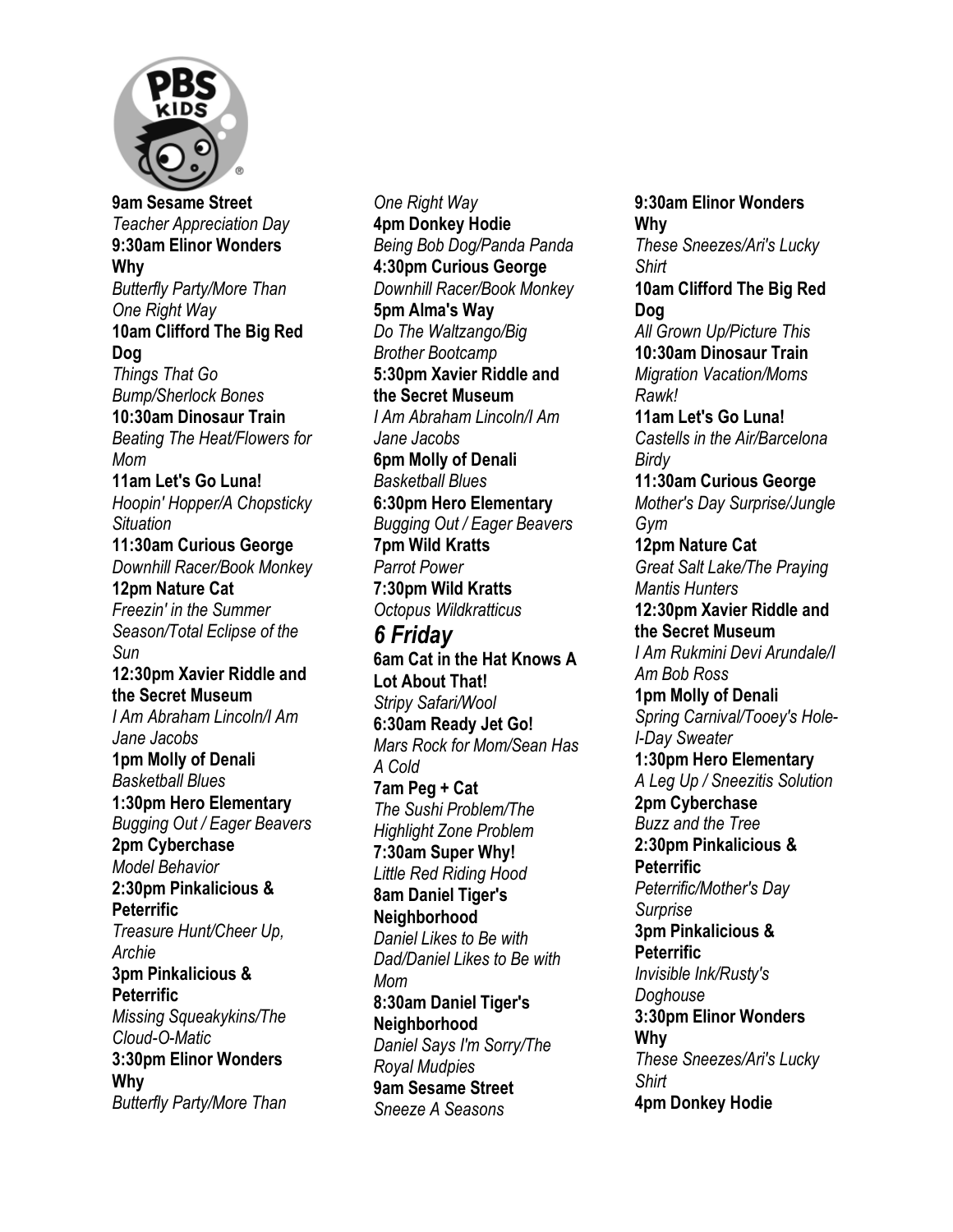

*The Cow and Potato Bug Opera/Everything Explorers*  **4:30pm Curious George**  *Mother's Day Surprise/Jungle Gym*  **5pm Alma's Way**  *Granny on the Go/Chacho's Day Out*  **5:30pm Xavier Riddle and the Secret Museum**  *I Am Rukmini Devi Arundale/I Am Bob Ross*  **6pm Molly of Denali**  *Spring Carnival/Tooey's Hole-I-Day Sweater*  **6:30pm Hero Elementary**  *A Leg Up / Sneezitis Solution*  **7pm See Us Coming Together: A Sesame Street Special 7:30pm Elinor Wonders Why: A Wonderful Journey**  *7 Saturday*  **6am Clifford The Big Red Dog**  *Vaz Goes Down The Tube/Cyber Puppy Problems*  **6:30am WordWorld**  *Duck's Hiccups/A.... A.... Choo!*  **7am Splash and Bubbles**  *The Greatest Treasure of All/Crabulous*  **7:30am Dinosaur Train**  *Mom Was A Kid Once*  **8am Sid The Science Kid**  *Climb, Ignatz, Climb!*  **8:30am Daniel Tiger's Neighborhood**  *Something Special for Dad/I Love You, Mom*  **9am Donkey Hodie**  *Swoop-A-Rino/Duck Duck's* 

*Great Adventure*  **9:30am Elinor Wonders Why**  *Follow That Roly Poly/Rain, Rain Don't Go Away*  **10am Sesame Street**  *Huff and Puff Away!*  **10:30am Super Why!**  *The Ant and the Grasshopper*  **11am Clifford The Big Red Dog**  *The Little Red Dream/The Mail Mix Up*  **11:30am Pinkalicious & Peterrific**  *Cha-Cha-Licious /Show and Smell*  **12pm Dinosaur Train**  *Mom Was A Kid Once*  **12:30pm Let's Go Luna!**  *She Is The Moon of Moons/Beats of Beijing*  **1pm Martha Speaks**  *Martha Ain't Nothin' But A Pound Dog, Part 1 & Part 2*  **1:30pm Nature Cat**  *Animal Rescue Crew/Nature of Dreams*  **2pm Cyberchase**  *The Lilting Loons*  **2:30pm WordGirl**  *It's Your Party and I'll Cry if I Want To/Becky's Bad-itude*  **3pm Hero Elementary**  *Sparks' Unplugged / Camp Catastrophe*  **3:30pm Xavier Riddle and the Secret Museum**  *I Am Albert Einstein/I Am Carol Burnett*  **4pm Molly of Denali**  *Froggy of Denali/Molly Mabray and the Mystery* 

*Stones*  **4:30pm Arthur**  *Arthur's Chicken Pox/Sick As A Dog*  **5pm Odd Squad**  *Oswald in the Machine/The B-Team*  **5:30pm Wild Kratts**  *Mystery of the Weird Looking Walrus*  **6pm Alma's Way**  *Checkers Champ/World's Greatest*  **6:30pm Curious George**  *Downhill Racer/Book Monkey*  **7pm See Us Coming Together: A Sesame Street Special 7:30pm Elinor Wonders Why: A Wonderful Journey**  *8 Sunday*  **6am Clifford The Big Red Dog**  *Special T-Bone/Jetta's Sneak Peek*  **6:30am WordWorld**  *Get Set for "Et"/Duck Plays The Piano*  **7am Splash and Bubbles**  *Mo's Sunburn/Imagin-Ocean*  **7:30am Dinosaur Train**  *Migration Vacation/Moms Rawk!*  **8am Sid The Science Kid**  *Special Mom Day Meal*  **8:30am Daniel Tiger's Neighborhood**  *Daniel Likes to Be with Dad/Daniel Likes to Be with Mom* **9am Donkey Hodie**  *Being Bob Dog/Panda Panda*  **9:30am Elinor Wonders**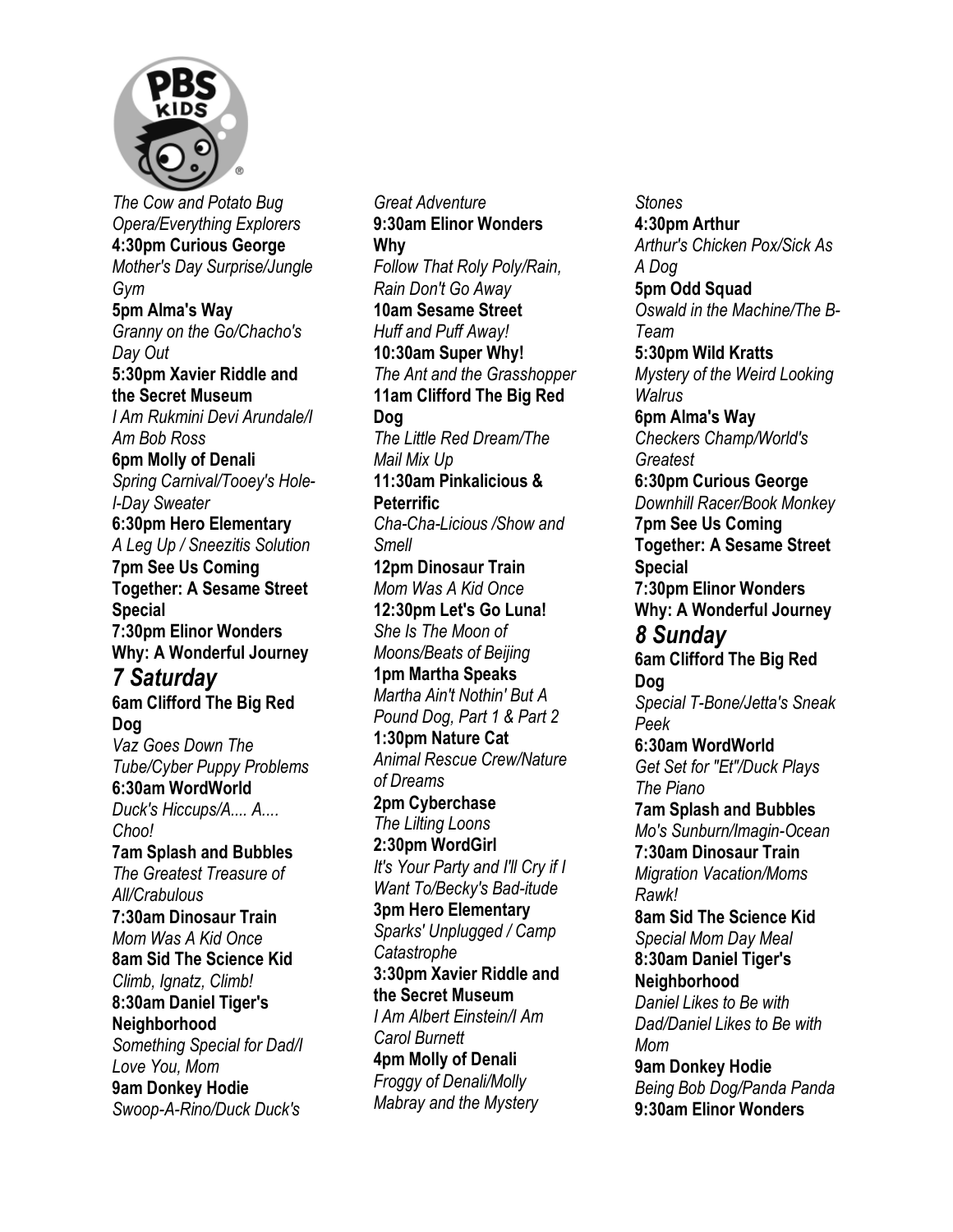

**Why**  *These Sneezes/Ari's Lucky Shirt*  **10am Sesame Street**  *The Return of the Fairy Tale Helpers*  **10:30am Super Why!**  *Little Red Riding Hood*  **11am Clifford The Big Red Dog**  *Things That Go Bump/Sherlock Bones*  **11:30am Pinkalicious & Peterrific**  *Peterrific/Mother's Day Surprise*  **12pm Dinosaur Train**  *Migration Vacation/Moms Rawk!*  **12:30pm Let's Go Luna!**  *Hoopin' Hopper/A Chopsticky Situation*  **1pm Martha Speaks**  *Martha Doesn't Speak Monkey!/Martha and Truman Get Lost*  **1:30pm Nature Cat**  *Freezin' in the Summer Season/Total Eclipse of the Sun*  **2pm Cyberchase**  *Living In Disharmony*  **2:30pm WordGirl**  *Road Rage, Anger, and Fury/By Jove, You've Wrecked My Robots!*  **3pm Hero Elementary**  *Bugging Out / Eager Beavers*  **3:30pm Xavier Riddle and the Secret Museum**  *I Am Abraham Lincoln/I Am Jane Jacobs*  **4pm Molly of Denali** 

*Spring Carnival/Tooey's Hole-I-Day Sweater*  **4:30pm Arthur**  *Arthur's Baby/D.W.'s Baby*  **5pm Odd Squad**  *The Weight of the World Depends On Orla/Substitute*  **5:30pm Wild Kratts**  *Parrot Power*  **6pm Alma's Way**  *Do The Waltzango/Big Brother Bootcamp*  **6:30pm Curious George**  *Mother's Day Surprise/Jungle Gym*  **7pm See Us Coming Together: A Sesame Street Special 7:30pm Elinor Wonders Why: A Wonderful Journey**  *9 Monday*  **6am Cat in the Hat Knows A Lot About That!**  *Many Ants Make Light Work/Nest Best Thing*  **6:30am Ready Jet Go!**  *Astronaut Ellen Ochoa!*  **7am Peg + Cat**  *The Pizza Problem/The Pizza Pirate Problem*  **7:30am Super Why!**  *Little Miss Muffet*  **8am Daniel Tiger's Neighborhood**  *Calm for Storytime/Calm at the Clock Factory*  **8:30am Daniel Tiger's Neighborhood**  *Daniels Tiger Twirl/You Can Play Your Own Way*  **9am Sesame Street**  *Huff and Puff Away!*  **9:30am Elinor Wonders** 

*A Moth Mystery/Just Peachy*  **10am Clifford The Big Red Dog**  *Muddy Buds Hit The Suds/Lights, Camera, Clifford!*  **10:30am Dinosaur Train**  *Adventure Camp: Rafting/Adventure Camp: Mountain Climbing*  **11am Let's Go Luna!**  *The Big Squeeze/Meet The Presses*  **11:30am Curious George**  *George and Marco Sound It Out/A Monkey's Duckling*  **12pm Nature Cat**  *Nature Dance Party/Bad Dog Bart Jr.*  **12:30pm Xavier Riddle and the Secret Museum**  *I Am Jesse Owens/I Am Ella Fitzgerald*  **1pm Molly of Denali**  *A Fireweed Feast/River Skate*  **1:30pm Hero Elementary**  *What You Don't See / Super Purple Pop-Up Plants*  **2pm Cyberchase**  *Mother's Day*  **2:30pm Pinkalicious & Peterrific**  *Don't Wake Norman/Pinkasaurus*  **3pm Pinkalicious & Peterrific**  *School Rules/Scooterboy*  **3:30pm Elinor Wonders Why**  *A Moth Mystery/Just Peachy*  **4pm Donkey Hodie**  *Squibbit/Teamwork Challenge*  **4:30pm Curious George** 

**Why**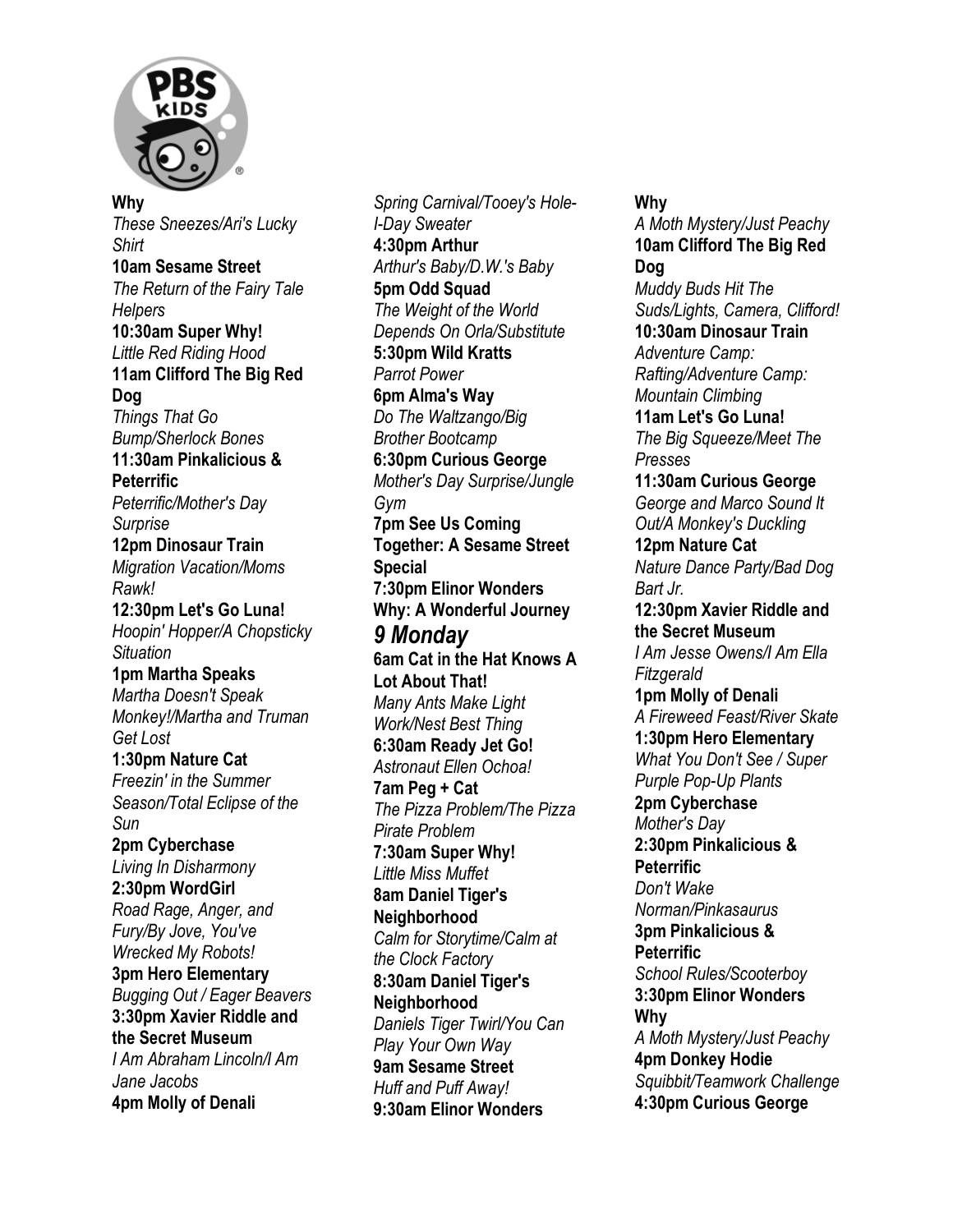

*George and Marco Sound It Out/A Monkey's Duckling*  **5pm Alma's Way**  *Steggie Rescue/Alma Hits The Right Note*  **5:30pm Xavier Riddle and the Secret Museum**  *I Am Jesse Owens/I Am Ella Fitzgerald*  **6pm Molly of Denali**  *A Fireweed Feast/River Skate*  **6:30pm Hero Elementary**  *What You Don't See / Super Purple Pop-Up Plants*  **7pm Wild Kratts**  *Race for the Hippo Disc*  **7:30pm Wild Kratts**  *Let The Rhinos Roll! 10 Tuesday*  **6am Cat in the Hat Knows A Lot About That!**  *Digging The Deep/Puddle Puzzle*  **6:30am Ready Jet Go!**  *My Three Suns/Magnet P.I.*  **7am Peg + Cat**  *The Poetry Problem/The Disappearing Art Problem*  **7:30am Super Why!**  *The Little Red Hen*  **8am Daniel Tiger's Neighborhood**  *The Family Campout/A Game Night for Everyone*  **8:30am Daniel Tiger's Neighborhood**  *Katerina's Costume/Dress Up Day*  **9am Sesame Street**  *Elmo and the Healthy Heroes*  **9:30am Elinor Wonders** 

**Why**  *Butterfly Babies/Elinor's* 

*Circus*  **10am Clifford The Big Red Dog**  *The Storm/Officer Clifford*  **10:30am Dinosaur Train**  *The Forest Fire/The Lost Bird*  **11am Let's Go Luna!**  *Stairway to Art Day/Melvini Madness*  **11:30am Curious George**  *Movie House Monkey/Cooking with Monkey*  **12pm Nature Cat**  *Rock Clues/Sweet Scent*  **12:30pm Xavier Riddle and the Secret Museum**  *I Am Jigonsaseh/I Am Sacagawea*  **1pm Molly of Denali**  *Grandpa's Drum/Have Canoe, Will Paddle*  **1:30pm Hero Elementary**  *Dog in the Fog / Bye, Bye Dragonfly*  **2pm Cyberchase**  *Plantasaurus!*  **2:30pm Pinkalicious & Peterrific**  *Pink Or Treat/Berry Scary*  **3pm Pinkalicious & Peterrific**  *Sidewalk Art/Gnome at Home*  **3:30pm Elinor Wonders Why**  *Butterfly Babies/Elinor's Circus*  **4pm Donkey Hodie**  *Best Friends Day/Silly Sticky Situation*  **4:30pm Curious George**  *Movie House Monkey/Cooking with Monkey*  **5pm Alma's Way** 

*Alma's Rescue Repair/Alma Cools Off*  **5:30pm Xavier Riddle and the Secret Museum**  *I Am Jigonsaseh/I Am Sacagawea*  **6pm Molly of Denali**  *Grandpa's Drum/Have Canoe, Will Paddle*  **6:30pm Hero Elementary**  *Dog in the Fog / Bye, Bye Dragonfly*  **7pm Wild Kratts**  *Bad Hair Day*  **7:30pm Wild Kratts**  *Walk on the Wetside 11 Wednesday*  **6am Cat in the Hat Knows A Lot About That!**  *A Plan for Sand/Whale Music*  **6:30am Ready Jet Go!**  *Asteroid Belt Space Race/Sydney 2*  **7am Peg + Cat**  *The George Washington Problem/The High Noon Problem*  **7:30am Super Why!**  *The Unhappy Puppy*  **8am Daniel Tiger's Neighborhood**  *It's Time to Go/Daniel Doesn't Want to Stop Playing*  **8:30am Daniel Tiger's Neighborhood**  *Daniel Does Gymnastics/The Big Slide*  **9am Sesame Street**  *The Waiting Game*  **9:30am Elinor Wonders Why**  *A Garden for All/Band of Explorers*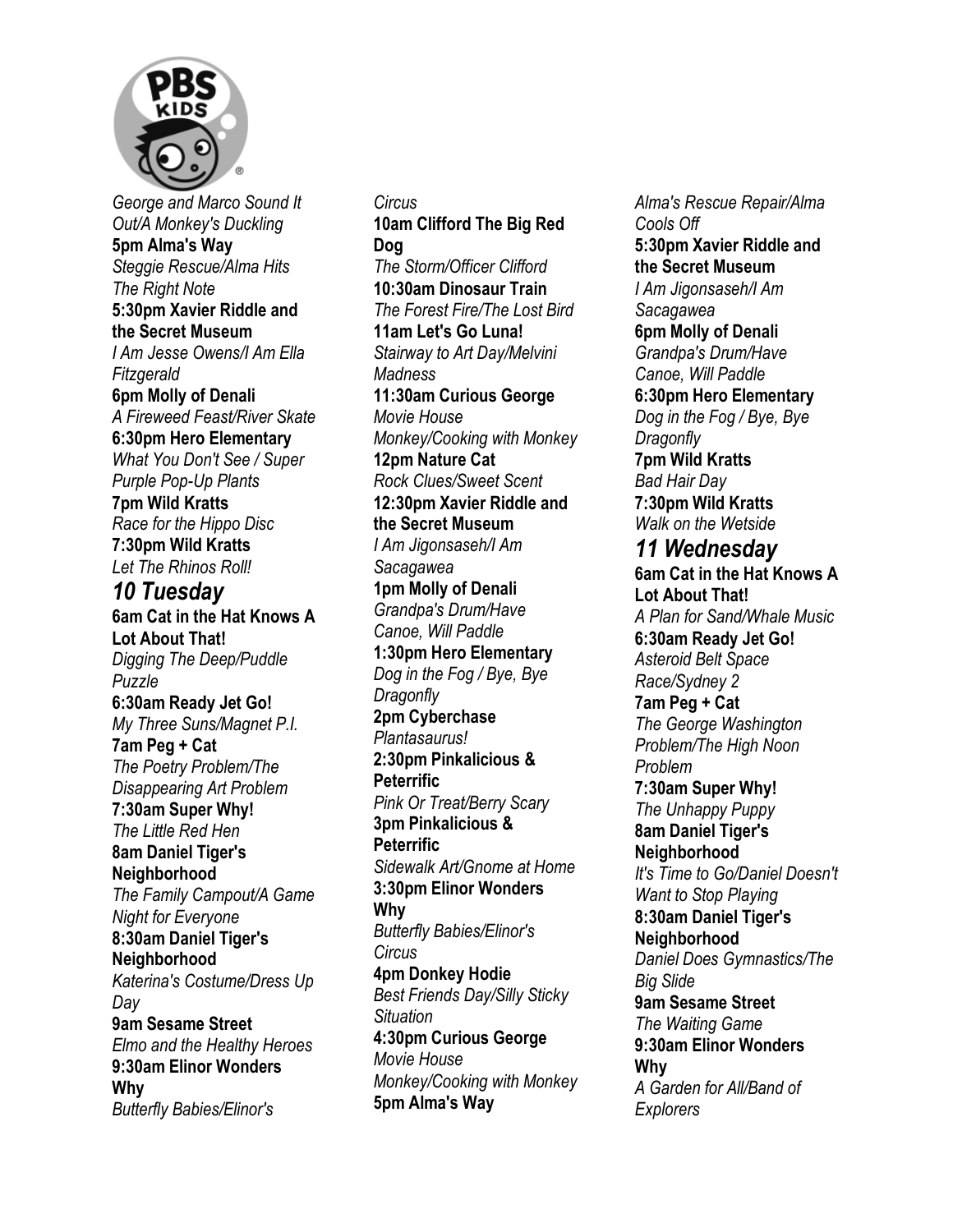

**10am Clifford The Big Red Dog**  *Making Lemonade Out of Lemons/The Watering Hole*  **10:30am Dinosaur Train**  *The Beelzebufo Cometh/Dennis Comes to Visit*  **11am Let's Go Luna!**  *Speaking Wigglewalker/London Frog*  **11:30am Curious George**  *Personal Trainer/Sprout Outing*  **12pm Nature Cat**  *The Leaf Fairy/Midge Over Troubled Water*  **12:30pm Xavier Riddle and the Secret Museum**  *I Am Edmund Hillary/I Am Celia Cruz*  **1pm Molly of Denali**  *Sea Lion Crooks and Halibut Hooks/Nature's Medicine*  **1:30pm Hero Elementary**  *Squeak to Me / Team's Song Theme Song*  **2pm Cyberchase**  *A Reboot Eve to Remember*  **2:30pm Pinkalicious & Peterrific**  *Pink Love/Duocorn*  **3pm Pinkalicious & Peterrific**  *Petercadabra/Sleepless In Pinkville*  **3:30pm Elinor Wonders Why**  *A Garden for All/Band of Explorers*  **4pm Donkey Hodie**  *Royal Sandcastle Builders/Bobski Bounce* 

**4:30pm Curious George**  *Personal Trainer/Sprout Outing*  **5pm Alma's Way**  *Checkers Champ/World's Greatest*  **5:30pm Xavier Riddle and the Secret Museum**  *I Am Edmund Hillary/I Am Celia Cruz*  **6pm Molly of Denali**  *Sea Lion Crooks and Halibut Hooks/Nature's Medicine*  **6:30pm Hero Elementary**  *Squeak to Me / Team's Song Theme Song*  **7pm Wild Kratts**  *Iron Wolverine*  **7:30pm Wild Kratts**  *Elephant in the Room 12 Thursday*  **6am Cat in the Hat Knows A Lot About That!**  *A Sweet Deal/King of Swing*  **6:30am Ready Jet Go!**  *You Can Call Me Albedo/The Tide Is Hig*  **7am Peg + Cat**  *The Awards Show Problem/The Wrong Headed Problem*  **7:30am Super Why!**  *Tom Thumb*  **8am Daniel Tiger's Neighborhood**  *Safety Patrol/Safety at the Beach*  **8:30am Daniel Tiger's Neighborhood**  *Daniels Blueberry Paws/Wow at the Library*  **9am Sesame Street**  *Tough Monster Race* 

**9:30am Elinor Wonders Why**  *Olive's Library/Nature Walk*  **10am Clifford The Big Red Dog**  *Cool Clubhouse/The Birdwell Islandeers*  **10:30am Dinosaur Train**  *Dry Times at Pteranodon Terrace/Big Misty Sea Fishing Contest*  **11am Let's Go Luna!**  *Me and My Elephant/Mukandi's Farm*  **11:30am Curious George**  *George Digs Worms/Everything Old Is New Again*  **12pm Nature Cat**  *The Nature Nap Dilemma/Captain Nature Cat's Wild River Adventure*  **12:30pm Xavier Riddle and the Secret Museum**  *I Am Fred Rogers*  **1pm Molly of Denali**  *Berry Itchy Day/Herring Eggs Or Bust*  **1:30pm Hero Elementary**  *Rough Sledding / Hungry Hungry Hoppers*  **2pm Cyberchase**  *Team Spirit*  **2:30pm Pinkalicious & Peterrific**  *Fashion Fun/Welcome Pinka Bear*  **3pm Pinkalicious & Peterrific**  *Spoon Sounds/Robotta The Artiste*  **3:30pm Elinor Wonders Why**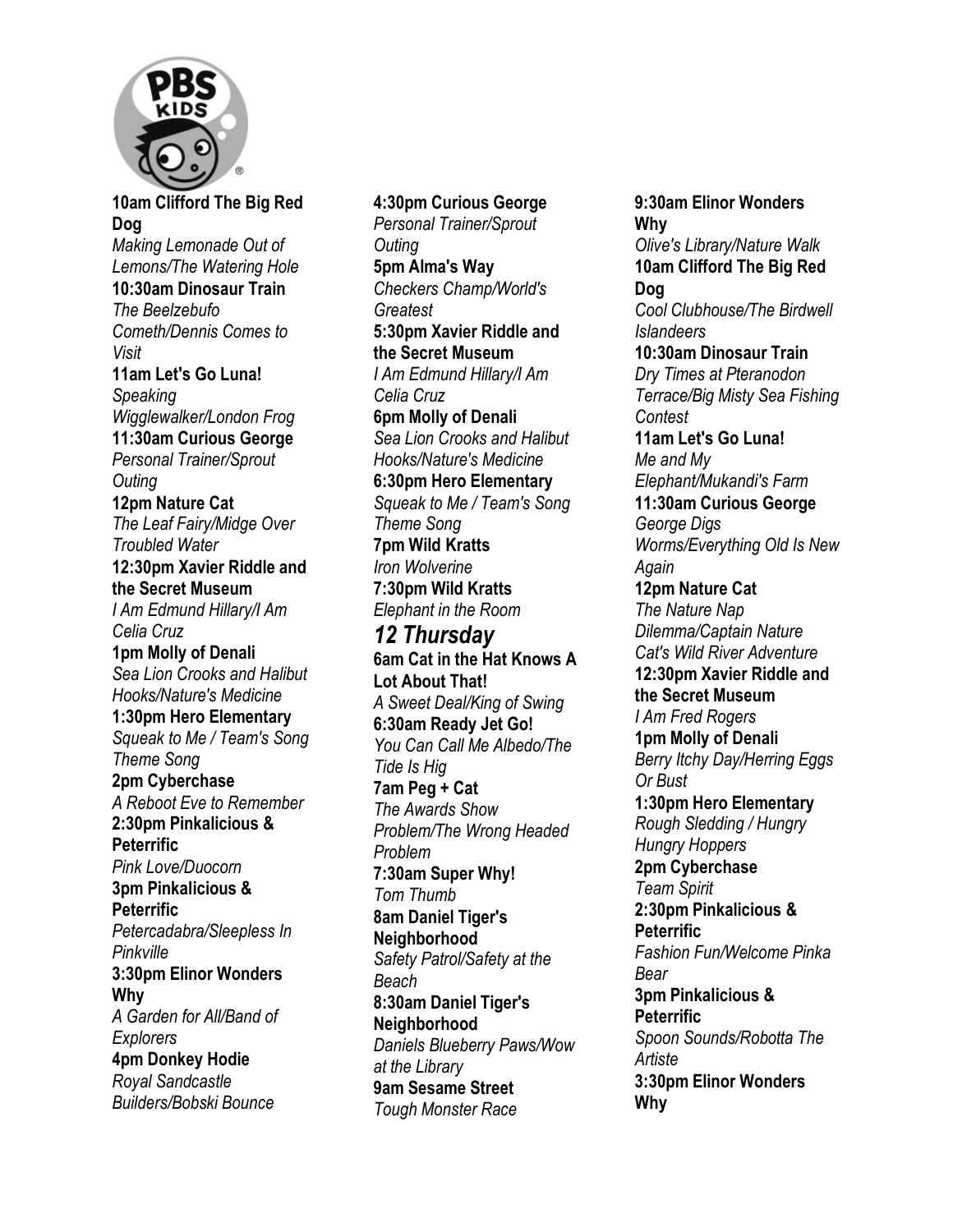

*Olive's Library/Nature Walk*  **4pm Donkey Hodie**  *Mooing Moon Moths/Stop and Think*  **4:30pm Curious George**  *George Digs Worms/Everything Old Is New Again*  **5pm Alma's Way**  *Singing on the 6 Train/Safinas Doggy Problem*  **5:30pm Xavier Riddle and the Secret Museum**  *I Am Fred Rogers*  **6pm Molly of Denali**  *Berry Itchy Day/Herring Eggs Or Bust*  **6:30pm Hero Elementary**  *Rough Sledding / Hungry Hungry Hoppers*  **7pm Wild Kratts**  *Adapto The Coyote*  **7:30pm Wild Kratts**  *Kickin' It with the Roos 13 Friday*  **6am Cat in the Hat Knows A Lot About That!**  *Show Me The Honey/Migration Vacation*  **6:30am Ready Jet Go!**  *I Feel The Earth Move/Zerk Visits Earth*  **7am Peg + Cat**  *The Dance Problem/Follow The Bouncing Ball*  **7:30am Super Why!**  *The Cowgirl Mystery*  **8am Daniel Tiger's Neighborhood**  *Daniel Likes to Be with Dad/Daniel Likes to Be with Mom*  **8:30am Daniel Tiger's** 

## **Neighborhood**  *Jodi's Mama Travels for Work/The Tiger Family Babysits*  **9am Sesame Street**  *Turtles*  **9:30am Elinor Wonders Why**  *Mz. Mole's Glasses/Elinor Stops The Squish*  **10am Clifford The Big Red Dog**  *An End By Every Friend/Bailey's Starry Night!*  **10:30am Dinosaur Train**  *Rocket Train Surprise Party/Cloudy with a Chance Of Fun*  **11am Let's Go Luna!**  *Nature Calls/Story Story*  **11:30am Curious George**  *Georges Curious Dragon Dance/Bowling for Bobolinks*  **12pm Nature Cat**  *Nature Dance Party/Bad Dog Bart Jr.*  **12:30pm Xavier Riddle and the Secret Museum**  *I Am Johann Sebastian Bach/I Am Marie Curie*  **1pm Molly of Denali**  *Ice Sculpture/Tale of the Totem*  **1:30pm Hero Elementary**  *Heroes In Space, Part 1 / Heroes In Space, Part 2*  **2pm Cyberchase**  *Hacker's Bright Idea*  **2:30pm Pinkalicious & Peterrific**  *Butterfly Garden Party/Animal Dance*  **3pm Pinkalicious &**

*Dream Salon/The Duck Stops Here*  **3:30pm Elinor Wonders Why**  *Mz. Mole's Glasses/Elinor Stops The Squish*  **4pm Donkey Hodie**  *A Big Favor for Grampy/A Fair Way to Bounce*  **4:30pm Curious George**  *Georges Curious Dragon Dance/Bowling for Bobolinks*  **5pm Alma's Way**  *Do The Waltzango/Big Brother Bootcamp*  **5:30pm Xavier Riddle and the Secret Museum**  *I Am Johann Sebastian Bach/I Am Marie Curie*  **6pm Molly of Denali**  *Ice Sculpture/Tale of the Totem*  **6:30pm Hero Elementary**  *Heroes In Space, Part 1 / Heroes In Space, Part 2*  **7pm Nature Cat**  *Nature Dance Party/Bad Dog Bart Jr.*  **7:30pm Nature Cat**  *Rock Clues/Sweet Scent 14 Saturday*  **6am Clifford The Big Red Dog**  *Another Fine Mess/King Mac*  **6:30am WordWorld**  *Duck at Bat/You Can Never Have Too Many Oo's*  **7am Splash and Bubbles**  *Chompy's New Foods/Cloning Around*  **7:30am Dinosaur Train**  *The Forest Fire/The Lost Bird* 

**Peterrific**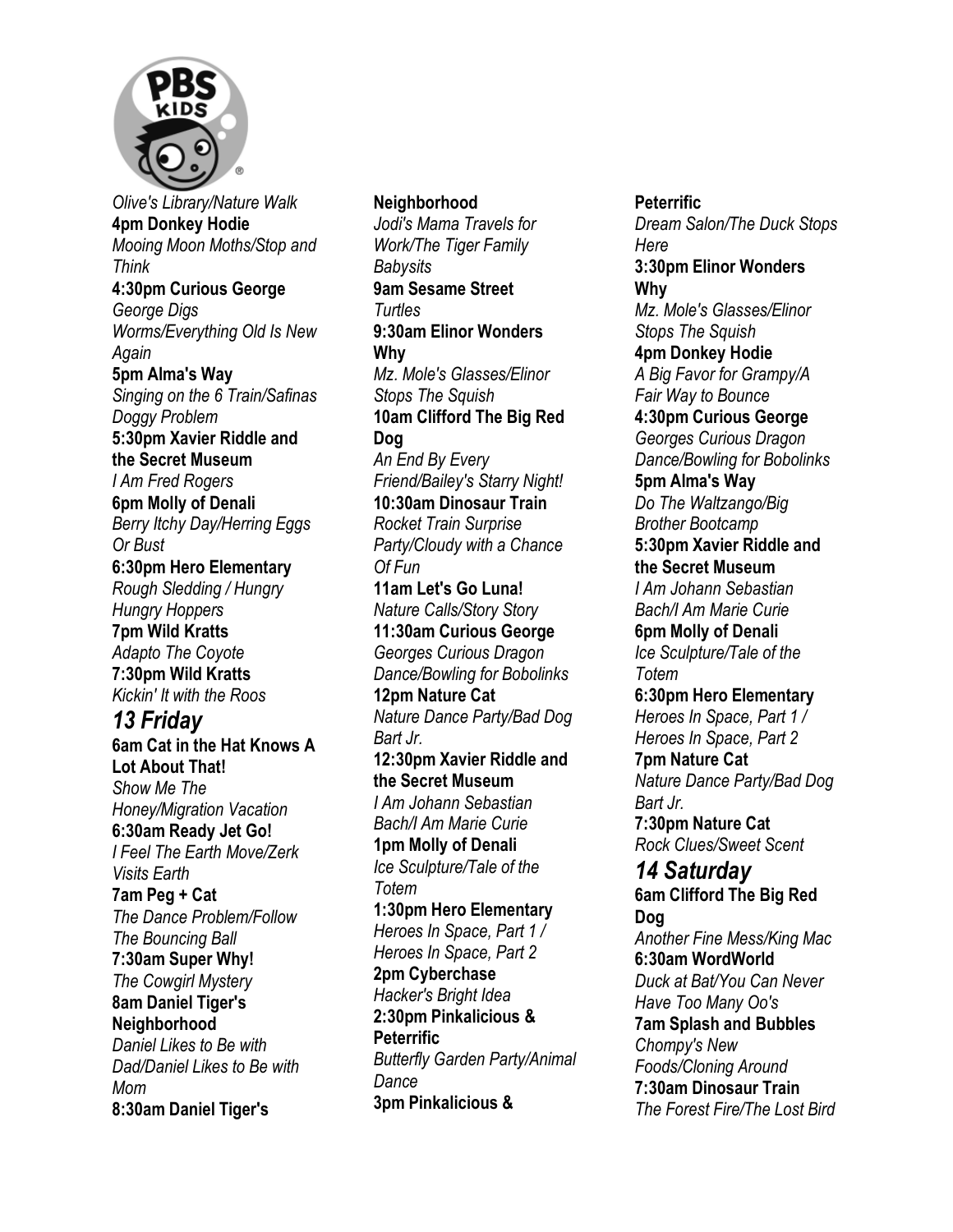

**8am Sid The Science Kid**  *A Rainbow Every Day!*  **8:30am Daniel Tiger's Neighborhood**  *Daniel Does Gymnastics/The Big Slide*  **9am Donkey Hodie**  *Squibbit/Teamwork Challenge*  **9:30am Elinor Wonders Why**  *Butterfly Babies/Elinor's Circus*  **10am Sesame Street**  *Elmo and the Healthy Heroes*  **10:30am Super Why!**  *The Little Red Hen*  **11am Clifford The Big Red Dog**  *Making Lemonade Out of Lemons/The Watering Hole*  **11:30am Pinkalicious & Peterrific**  *Petercadabra/Sleepless In Pinkville*  **12pm Dinosaur Train**  *The Forest Fire/The Lost Bird*  **12:30pm Let's Go Luna!**  *Speaking Wigglewalker/London Frog*  **1pm Martha Speaks**  *Martha Speaks Martha Gets Spooked/Martha Changes Her Luck*  **1:30pm Nature Cat**  *Rock Clues/Sweet Scent*  **2pm Cyberchase**  *A Seedy Business*  **2:30pm WordGirl**  *First One to Win Wins/A Little Bigger WordGirl*  **3pm Hero Elementary**  *Squeak to Me / Team's Song Theme Song* 

**3:30pm Xavier Riddle and the Secret Museum**  *I Am Edmund Hillary/I Am Celia Cruz*  **4pm Molly of Denali**  *Grandpa's Drum/Have Canoe, Will Paddle*  **4:30pm Arthur**  *Arthur's Faraway Friend/Arthur and the Square Dance*  **5pm Odd Squad**  *Odd In 60 Seconds/Villain Networking*  **5:30pm Wild Kratts**  *Bad Hair Day*  **6pm Alma's Way**  *Alma's Rescue Repair/Alma Cools Off*  **6:30pm Curious George**  *Movie House Monkey/Cooking with Monkey*  **7pm Nature Cat**  *Nature Dance Party/Bad Dog Bart Jr.*  **7:30pm Nature Cat**  *Rock Clues/Sweet Scent 15 Sunday*  **6am Clifford The Big Red Dog**  *Come Back, Mac/Boo!*  **6:30am WordWorld**  *The Best Nest/Duck's Family Reunion*  **7am Splash and Bubbles**  *Mayor for a Day/Oblo from Down Below*  **7:30am Dinosaur Train**  *Dry Times at Pteranodon Terrace/Big Misty Sea Fishing Contest*  **8am Sid The Science Kid**  *Sid's Backyard Campout!* 

**8:30am Daniel Tiger's Neighborhood**  *Daniels Blueberry Paws/Wow at the Library*  **9am Donkey Hodie**  *Royal Sandcastle Builders/Bobski Bounce*  **9:30am Elinor Wonders Why**  *Olive's Library/Nature Walk*  **10am Sesame Street**  *The Waiting Game*  **10:30am Super Why!**  *Tom Thumb*  **11am Clifford The Big Red Dog**  *Cool Clubhouse/The Birdwell Islandeers*  **11:30am Pinkalicious & Peterrific**  *Spoon Sounds/Robotta The Artiste*  **12pm Dinosaur Train**  *Dry Times at Pteranodon Terrace/Big Misty Sea Fishing Contest*  **12:30pm Let's Go Luna!**  *Nature Calls/Story Story*  **1pm Martha Speaks**  *Best In Show/Truman on the Ball*  **1:30pm Nature Cat**  *The Leaf Fairy/Midge Over Troubled Water*  **2pm Cyberchase**  *Sustainable By Design*  **2:30pm WordGirl**  *Wordbot/Mount Rush Here*  **3pm Hero Elementary**  *Heroes In Space, Part 1 / Heroes In Space, Part 2*  **3:30pm Xavier Riddle and the Secret Museum**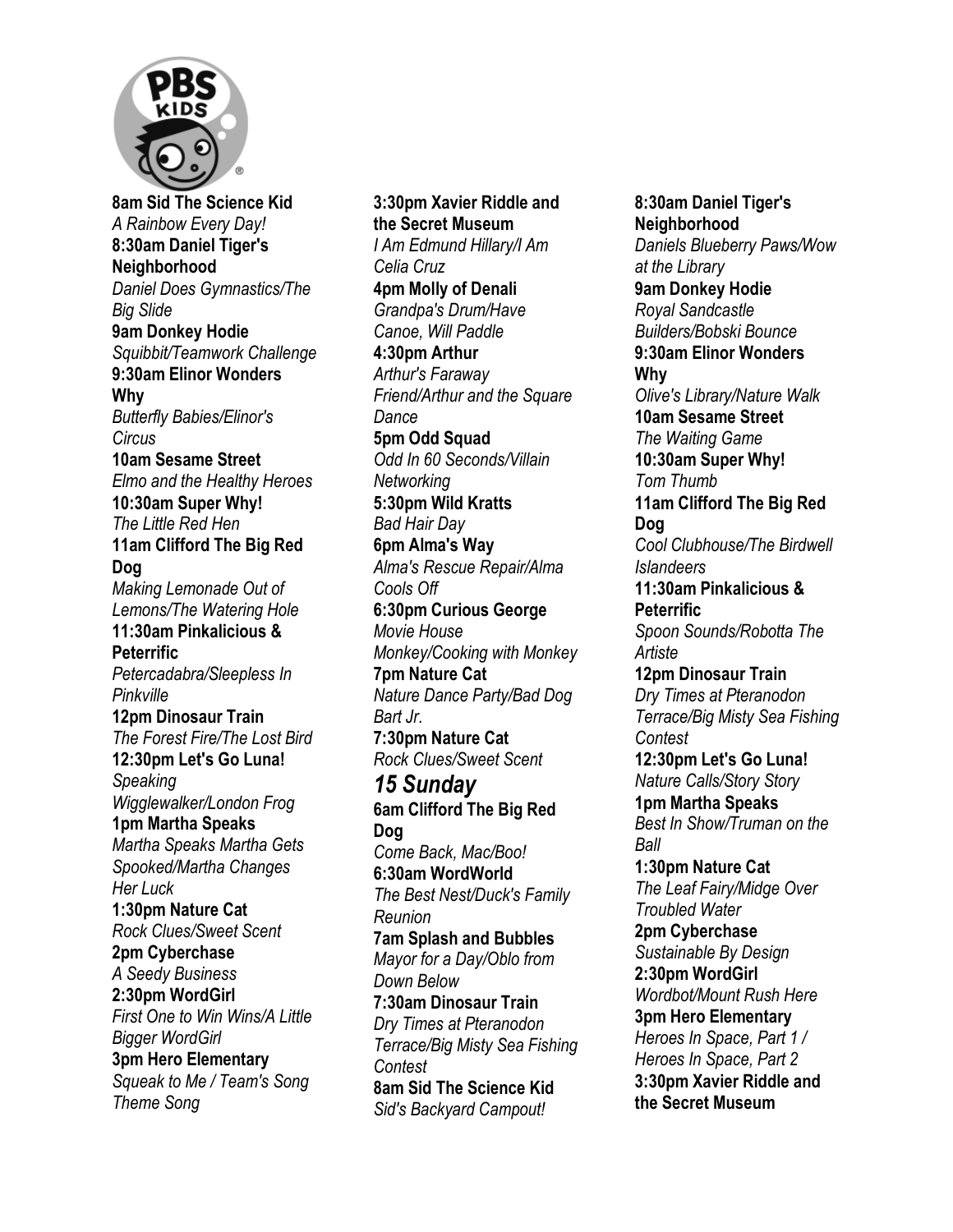

*I Am Johann Sebastian Bach/I Am Marie Curie*  **4pm Molly of Denali**  *Berry Itchy Day/Herring Eggs Or Bust*  **4:30pm Arthur**  *Grandma Thora Appreciation Day/Fern's Slumber Party*  **5pm Odd Squad**  *Mr. Unpredictable/Down The Tubes*  **5:30pm Wild Kratts**  *Iron Wolverine*  **6pm Alma's Way**  *Singing on the 6 Train/Safinas Doggy Problem*  **6:30pm Curious George**  *George Digs Worms/Everything Old Is New Again*  **7pm Nature Cat**  *Nature Dance Party/Bad Dog Bart Jr.*  **7:30pm Nature Cat**  *Rock Clues/Sweet Scent 16 Monday*  **6am Cat in the Hat Knows A Lot About That!**  *Trick Or Treat/King Cecil The Seahorse*  **6:30am Ready Jet Go!**  *Freebird/Sean's Robotic Arm*  **7am Peg + Cat**  *The Tree By the Nile Problem/The Eid al-Adha Adventure*  **7:30am Super Why!**  *The Elves and the Shoemaker*  **8am Daniel Tiger's Neighborhood**  *Jodi's Lemonade Stand/Daniel Remembers* 

*What He Needs*  **8:30am Daniel Tiger's Neighborhood**  *Margaret Gets All The Attention/Prince Tuesday Visits*  **9am Sesame Street**  *Elmo and the Healthy Heroes*  **9:30am Elinor Wonders Why**  *Speed Racer/One of These Goats*  **10am Clifford The Big Red Dog**  *Too Many Pets/Clifford's On His Own*  **10:30am Dinosaur Train**  *Solar Train/Birdwatching*  **11am Let's Go Luna!**  *Andy's Big Show/Leo Moves It*  **11:30am Curious George**  *George Meets Allie-Whoops!/Hundley's Great Escape*  **12pm Nature Cat**  *Amber Rocks/The Big Stink*  **12:30pm Xavier Riddle and the Secret Museum**  *I Am Winston Churchill/I Am Cleopatra*  **1pm Molly of Denali**  *Wild Moose Chase/Where The Bison Roam*  **1:30pm Hero Elementary**  *Kite Delight / Little Lost Horse*  **2pm Cyberchase**  *Watts of Halloween Trouble*  **2:30pm Pinkalicious & Peterrific**  *Paintbrush Boy and Pencil Girl/Save A Tree*  **3pm Pinkalicious &** 

**Peterrific**  *Peter's Pet/Cupcake Calamity*  **3:30pm Elinor Wonders Why**  *Speed Racer/One of These Goats*  **4pm Donkey Hodie**  *The Masked Veggies/The Royal Hosts*  **4:30pm Curious George**  *George Meets Allie-Whoops!/Hundley's Great Escape*  **5pm Alma's Way**  *Song of the Summer/Leapin Lizards*  **5:30pm Xavier Riddle and the Secret Museum**  *I Am Winston Churchill/I Am Cleopatra*  **6pm Molly of Denali**  *Wild Moose Chase/Where The Bison Roam*  **6:30pm Hero Elementary**  *Kite Delight / Little Lost Horse*  **7pm Wild Kratts**  *Creature Power Challenge*  **7:30pm Wild Kratts**  *Cheetah Racer 17 Tuesday*  **6am Cat in the Hat Knows A Lot About That!**  *The Surprising Bean/Hear Here*  **6:30am Ready Jet Go!**  *Earth, Wind, and Flyer/Mini-Golf at the Dsa*  **7am Peg + Cat**  *Peg Meets Cat/The Valentine's Day Problem*  **7:30am Super Why!**  *The Pupp-Athon*  **8am Daniel Tiger's**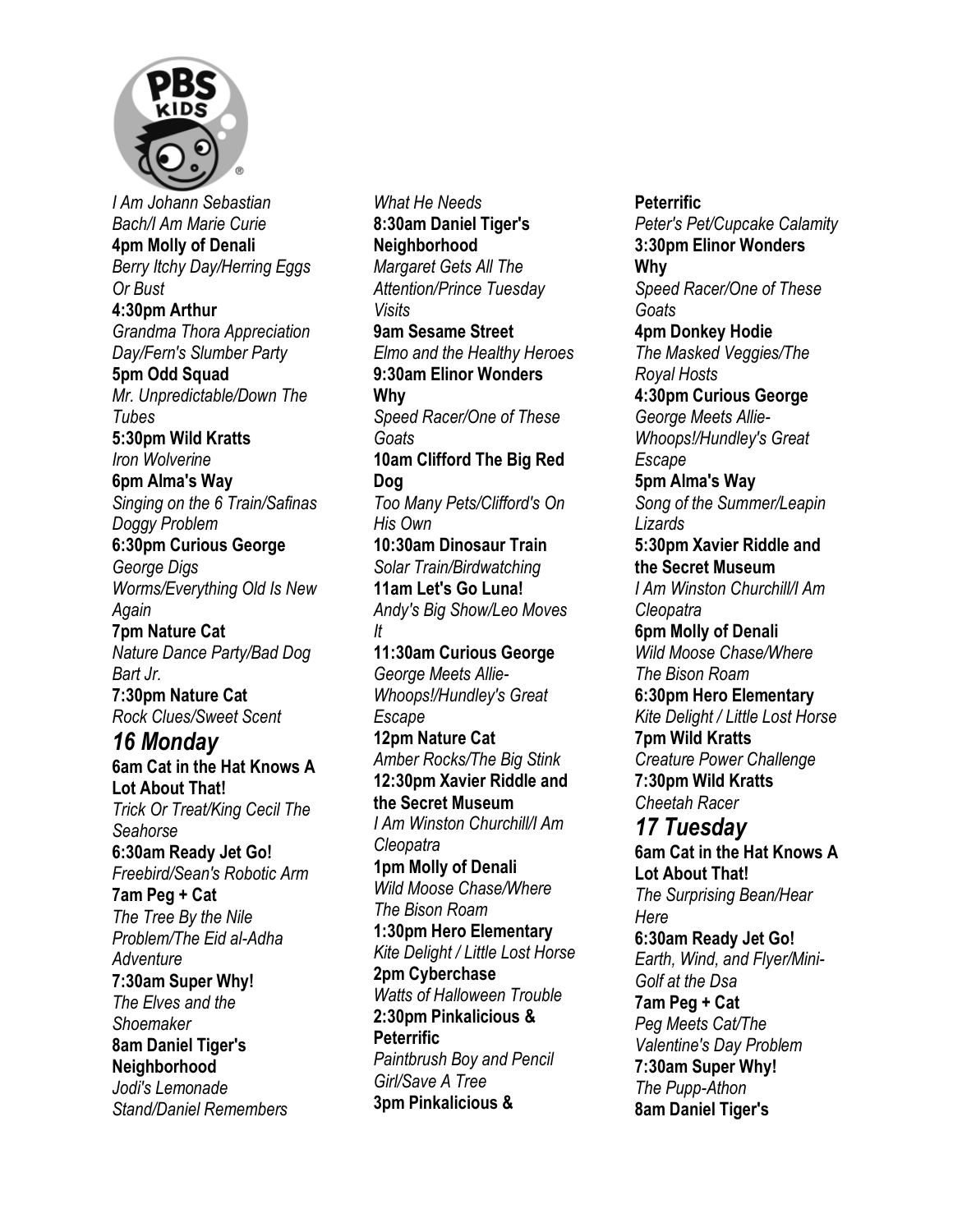

**Neighborhood**  *Daniel Follows the Rules at the Pool/Daniel's First Swim Class*  **8:30am Daniel Tiger's Neighborhood**  *Calm at the Restaurant/Calm In Class*  **9am Sesame Street**  *Glitter Jar*  **9:30am Elinor Wonders Why**  *The Lizard Lounge/Feathers*  **10am Clifford The Big Red Dog**  *Dancing by the Book/Tucker's Tooth*  **10:30am Dinosaur Train**  *Tiny's Fishing Friend/Butterflies*  **11am Let's Go Luna!**  *A Prickly Pear/Turkish Delight*  **11:30am Curious George**  *Zoo Night/Charkie Escapes*  **12pm Nature Cat**  *Gimme Shelter/Goin' Batty*  **12:30pm Xavier Riddle and the Secret Museum**  *I Am Mary Shelley/I Am Harry Houdini*  **1pm Molly of Denali**  *Turn on the Northern Lights/Fiddlesticks*  **1:30pm Hero Elementary**  *First Day of School, Part 1 / First Day of School, Part 2*  **2pm Cyberchase**  *The Great Outdoors*  **2:30pm Pinkalicious & Peterrific**  *Fairy House/Pinkabotta & Peterbotta*  **3pm Pinkalicious &** 

**Peterrific**  *Monkey Dance/Royal Peacock Dance*  **3:30pm Elinor Wonders Why**  *The Lizard Lounge/Feathers*  **4pm Donkey Hodie**  *Chili Jamboree/Hoof Dancing Is Hard*  **4:30pm Curious George**  *Zoo Night/Charkie Escapes*  **5pm Alma's Way**  *Granny on the Go/Chacho's Day Out*  **5:30pm Xavier Riddle and the Secret Museum**  *I Am Mary Shelley/I Am Harry Houdini*  **6pm Molly of Denali**  *Turn on the Northern Lights/Fiddlesticks*  **6:30pm Hero Elementary**  *First Day of School, Part 1 / First Day of School, Part 2*  **7pm Wild Kratts**  *Neck and Neck*  **7:30pm Wild Kratts**  *The Blue and the Gray 18 Wednesday*  **6am Cat in the Hat Knows A Lot About That!**  *Tough Enough/How Cool Is Coral*  **6:30am Ready Jet Go!**  *Souped-Up Saucer/Pet Sounds*  **7am Peg + Cat**  *The Circus Problem/The Buried Treasure Problem*  **7:30am Super Why!**  *The Frog Prince*  **8am Daniel Tiger's Neighborhood** 

*Disappointed at the Pool/Disappointed at the Farm*  **8:30am Daniel Tiger's Neighborhood**  *Margaret's First Thank You Day*  **9am Sesame Street**  *The Cool Tool Kid*  **9:30am Elinor Wonders Why**  *Burrowing Owl Girl/Olive's Tree*  **10am Clifford The Big Red Dog**  *The March of the Sea Turtles/A Squirrely Situation*  **10:30am Dinosaur Train**  *Hurricane at Pteranodon Terrace/Rafting The Cretaceous*  **11am Let's Go Luna!**  *Glocken Around The Clock/Good Knight*  **11:30am Curious George**  *The Big Picture/Juicy George*  **12pm Nature Cat**  *The Nature Nap Dilemma/Captain Nature Cat's Wild River Adventure*  **12:30pm Xavier Riddle and the Secret Museum**  *I Am George Washington/I Am Susan B. Anthony*  **1pm Molly of Denali**  *Cabbagezilla/Name Game*  **1:30pm Hero Elementary**  *Bouncing Ideas / Leaning Tower, No Pizza*  **2pm Cyberchase**  *Sustainable By Design*  **2:30pm Pinkalicious & Peterrific**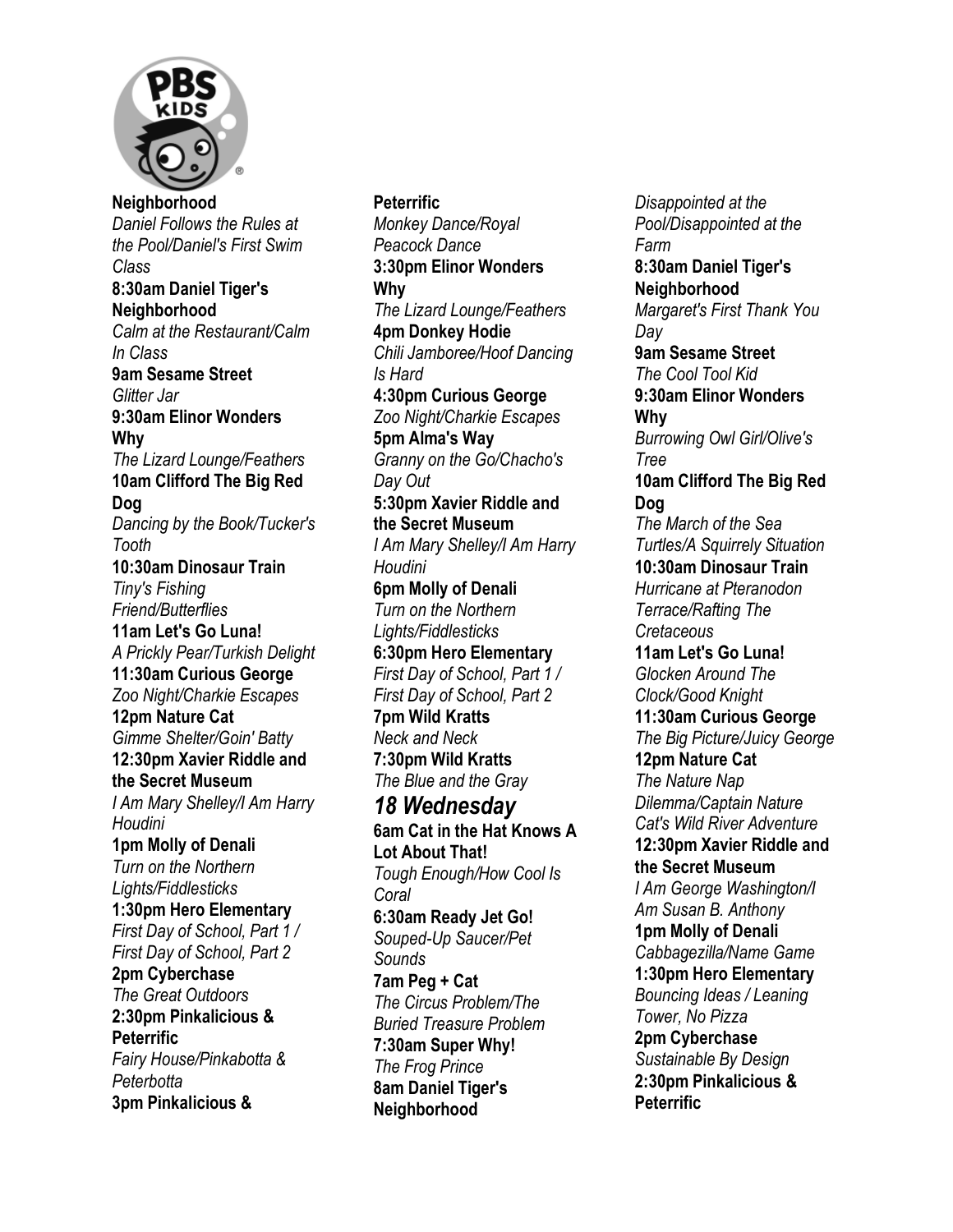

*Invisible Band/Best Pink Present*  **3pm Pinkalicious & Peterrific**  *Star Light, Star Not So Bright/The Opera-Matic*  **3:30pm Elinor Wonders Why**  *Burrowing Owl Girl/Olive's Tree*  **4pm Donkey Hodie**  *Growing The Ungrowdenia/Camp Buddy Buddy*  **4:30pm Curious George**  *The Big Picture/Juicy George*  **5pm Alma's Way**  *Too Corny/Alma Tags Along*  **5:30pm Xavier Riddle and the Secret Museum**  *I Am George Washington/I Am Susan B. Anthony*  **6pm Molly of Denali**  *Cabbagezilla/Name Game*  **6:30pm Hero Elementary**  *Bouncing Ideas / Leaning Tower, No Pizza*  **7pm Wild Kratts**  *Bugs Or Monkeys?*  **7:30pm Wild Kratts**  *Falcon City 19 Thursday*  **6am Cat in the Hat Knows A Lot About That!**  *No Night Today/Fun in the Sun*  **6:30am Ready Jet Go!**  *That's One Gigantic Pumpkin, Jet Propulsion!*  **7am Peg + Cat** 

*The Pirate Problem/The Sleepover Problem*  **7:30am Super Why!** 

*Little Bo Peep*  **8am Daniel Tiger's Neighborhood**  *Mad at the Crayon Factory/Mad at School*  **8:30am Daniel Tiger's Neighborhood**  *Jodi's Lemonade Stand/Daniel Remembers What He Needs*  **9am Sesame Street**  *The Counting Booth Counters*  **9:30am Elinor Wonders Why**  *Bird Song/No Need to Shout*  **10am Clifford The Big Red Dog**  *Searchers of the Lost Coin/Birdwell Backwards*  **10:30am Dinosaur Train**  *Adventure Camp: Zip Lining/Adventure Camp: Canyon Hiking*  **11am Let's Go Luna!**  *Story of Smoothie/Andy The Giant*  **11:30am Curious George**  *School of Dance/Curious George Sounds Off*  **12pm Nature Cat**  *The Legend of Gold Gardens/Winter Dance Party*  **12:30pm Xavier Riddle and the Secret Museum**  *I Am Helen Keller/I Am Alexander Graham Bell*  **1pm Molly of Denali**  *The Night Manager/Not So Permafrost*  **1:30pm Hero Elementary**  *Back On Track / Switcheroo-Er*  **2pm Cyberchase** 

*A Clean Sweep*  **2:30pm Pinkalicious & Peterrific**  *The Monster Trap/The Search for Peter's Whistle*  **3pm Pinkalicious & Peterrific**  *Face Painting/Sailing Away*  **3:30pm Elinor Wonders Why**  *Bird Song/No Need to Shout*  **4pm Donkey Hodie**  *Flying Flapjacks/Pickle Penguin Problem*  **4:30pm Curious George**  *School of Dance/Curious George Sounds Off*  **5pm Alma's Way**  *Cardboard Club/Alma Clues In*  **5:30pm Xavier Riddle and the Secret Museum**  *I Am Helen Keller/I Am Alexander Graham Bell*  **6pm Molly of Denali**  *The Night Manager/Not So Permafrost*  **6:30pm Hero Elementary**  *Back On Track / Switcheroo-Er*  **7pm Wild Kratts**  *Koala Balloon*  **7:30pm Wild Kratts**  *Rainforest Stew 20 Friday*  **6am Cat in the Hat Knows A Lot About That!**  *Babies/Fast*  **6:30am Ready Jet Go!**  *Endless Summer/Jet Shrinks The Kids*  **7am Peg + Cat**  *Another Train Problem/The*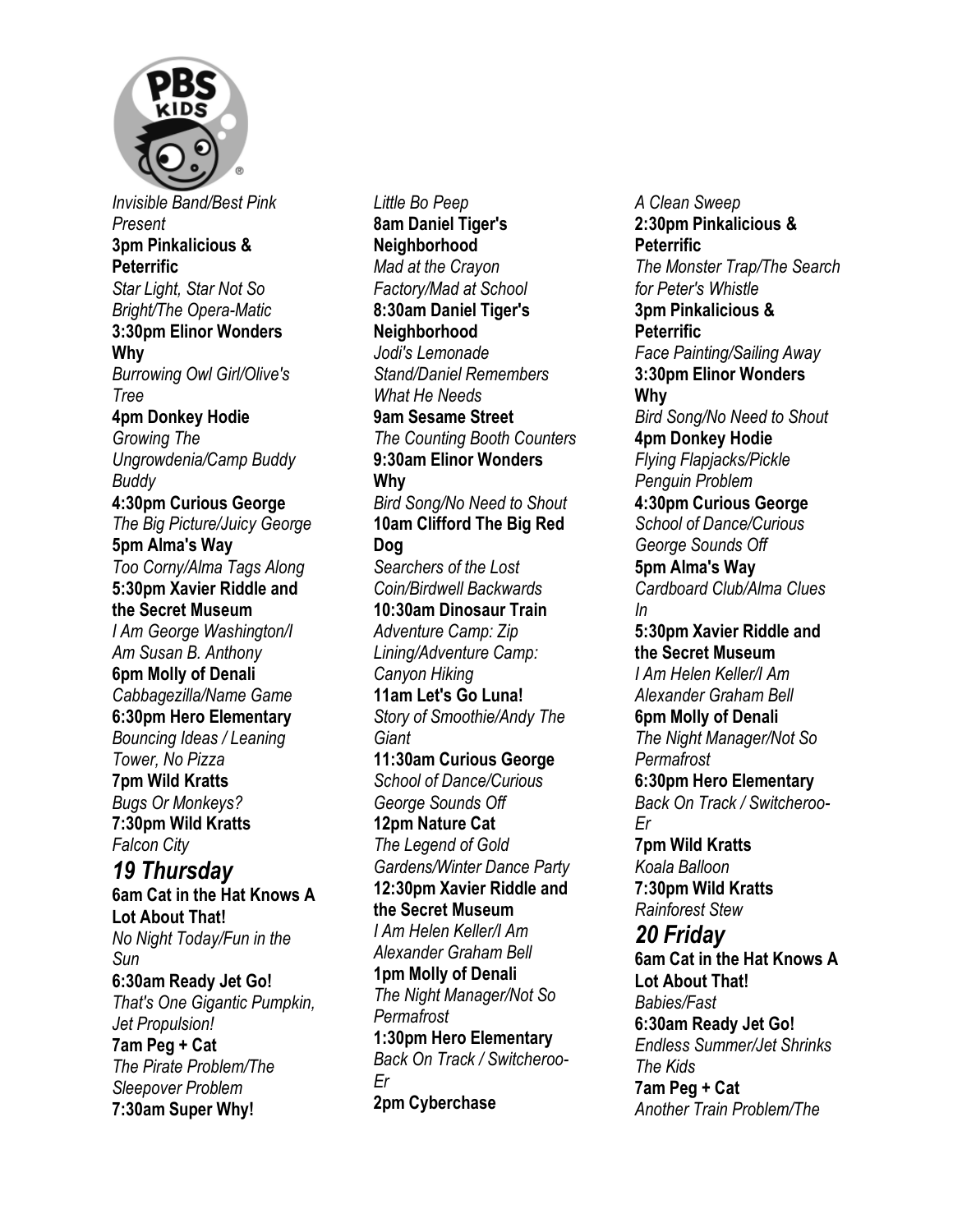

*Odd Sea*  **7:30am Super Why!**  *The Ugly Duckling*  **8am Daniel Tiger's Neighborhood**  *Daniels Grr-Ific Grandpere/Making Mozies with Nana*  **8:30am Daniel Tiger's Neighborhood**  *Daniel Follows the Rules at the Pool/Daniel's First Swim Class*  **9am Sesame Street**  *Cinderella's Clockworks*  **9:30am Elinor Wonders Why**  *Frozen Fish/Pirate Treasure*  **10am Clifford The Big Red Dog**  *The Spectacle Spectacular/The New Babysitter*  **10:30am Dinosaur Train**  *Haunted Roundhouse/Big Pond Pumpkin Patch*  **11am Let's Go Luna!**  *What A T-Wreck!/Way of the Gaucho*  **11:30am Curious George**  *Curious Georges Amazon Adventure/Monkey Senses*  **12pm Nature Cat**  *Nature Dance Party/Bad Dog Bart Jr.*  **12:30pm Xavier Riddle and the Secret Museum**  *We are the Wright Brothers/We are the Bronte Sisters*  **1pm Molly of Denali**  *First Fish/A-Maze-Ing Snow*  **1:30pm Hero Elementary** 

*Hero Hit Parade / Trouble at the Pet Wash*  **2pm Cyberchase**  *A Recipe for Chaos*  **2:30pm Pinkalicious & Peterrific**  *Slumber Party/Puptastic*  **3pm Pinkalicious & Peterrific**  *Peter's Portrait/Pink Peepers*  **3:30pm Elinor Wonders Why**  *Frozen Fish/Pirate Treasure*  **4pm Donkey Hodie**  *Good Dog School/Panda Hodie*  **4:30pm Curious George**  *Curious Georges Amazon Adventure/Monkey Senses*  **5pm Alma's Way**  *Steggie Rescue/Alma Hits The Right Note*  **5:30pm Xavier Riddle and the Secret Museum**  *We are the Wright Brothers/We are the Bronte Sisters*  **6pm Molly of Denali**  *First Fish/A-Maze-Ing Snow*  **6:30pm Hero Elementary**  *Hero Hit Parade / Trouble at the Pet Wash* **7pm Cyberchase**  *Traffic Trouble*  **7:30pm Cyberchase**  *A Garden Is Born 21 Saturday*  **6am Clifford The Big Red Dog**  *Dog Who Cried Woof/Doing The Right Thing*  **6:30am WordWorld** 

*Shark's First Day of* 

*Gush's White Whale/Exreme Clean*  **7:30am Dinosaur Train**  *Hurricane at Pteranodon Terrace/Rafting The Cretaceous*  **8am Sid The Science Kid**  *Shadow Smile!*  **8:30am Daniel Tiger's Neighborhood**  *Calm at the Restaurant/Calm In Class*  **9am Donkey Hodie**  *Chili Jamboree/Hoof Dancing Is Hard*  **9:30am Elinor Wonders Why**  *The Lizard Lounge/Feathers*  **10am Sesame Street**  *The Cool Tool Kid*  **10:30am Super Why!**  *The Frog Prince*  **11am Clifford The Big Red Dog**  *Dancing by the Book/Tucker's Tooth*  **11:30am Pinkalicious & Peterrific**  *Monkey Dance/Royal Peacock Dance*  **12pm Dinosaur Train**  *Hurricane at Pteranodon Terrace/Rafting The Cretaceous*  **12:30pm Let's Go Luna!** *A Prickly Pear/Turkish Delight*  **1pm Martha Speaks**  *The Martha Show, Part 1 & 2*  **1:30pm Nature Cat**  *Slime Time/Rock Stars* 

*School/Shark's First Loose* 

**7am Splash and Bubbles** 

*Tooth*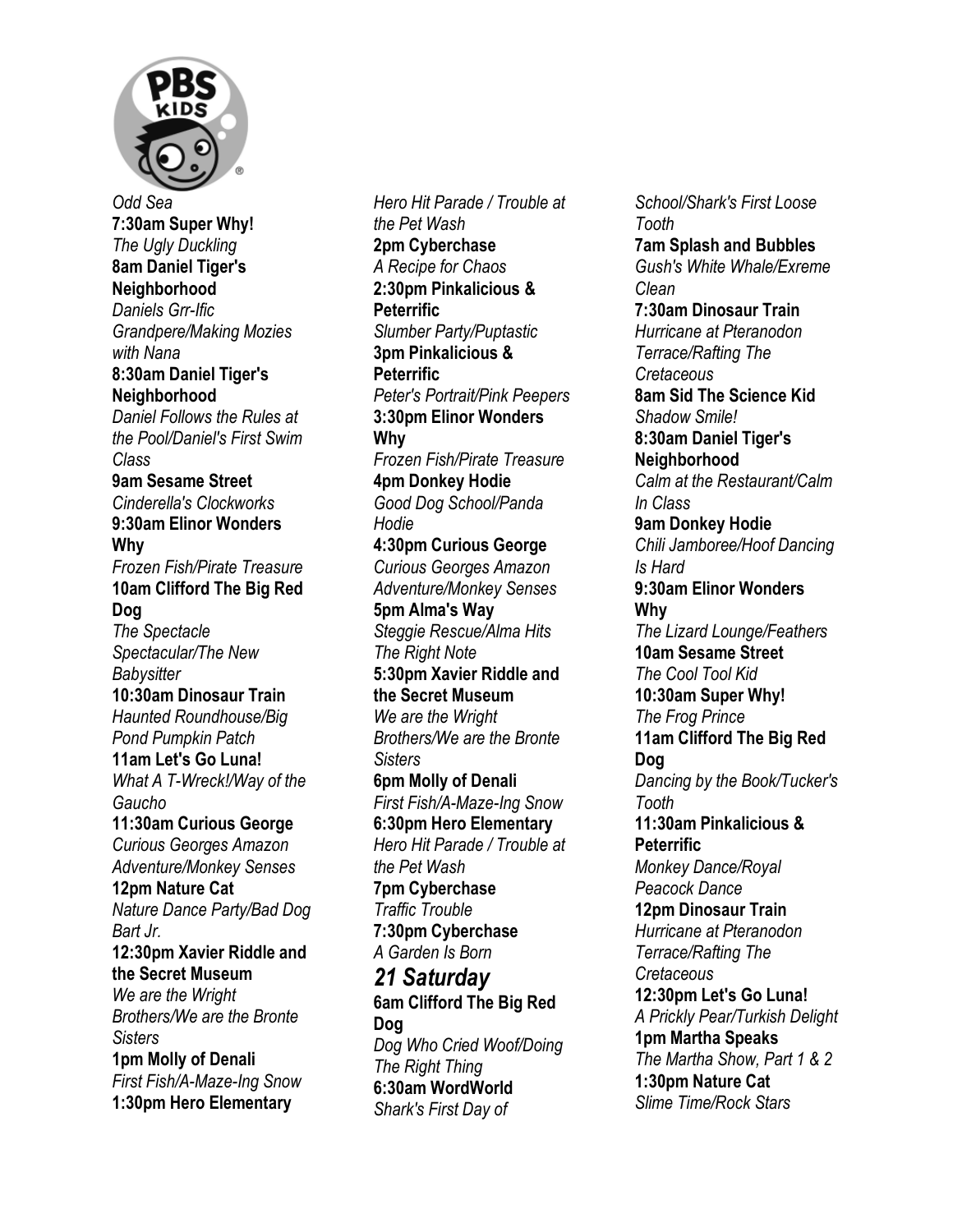

**2pm Cyberchase**  *Traffic Trouble*  **2:30pm WordGirl**  *A Curious Case of Curiosity/There's No V In Team*  **3pm Hero Elementary**  *First Day of School, Part 1 / First Day of School, Part 2*  **3:30pm Xavier Riddle and the Secret Museum**  *I Am Mary Shelley/I Am Harry Houdini*  **4pm Molly of Denali**  *Cabbagezilla/Name Game*  **4:30pm Arthur**  *Francine Redecorates/Arthur The Loser*  **5pm Odd Squad**  *Not So Splash/Switch Your Partner Round and Round*  **5:30pm Wild Kratts**  *Neck and Neck*  **6pm Alma's Way**  *Too Corny/Alma Tags Along*  **6:30pm Curious George**  *Zoo Night/Charkie Escapes*  **7pm Cyberchase**  *Traffic Trouble*  **7:30pm Cyberchase**  *A Garden Is Born 22 Sunday*  **6am Clifford The Big Red Dog**  *Little Clifford/Welcome to Birdwell Island*  **6:30am WordWorld**  *Get Well Soon Soup/Mmm-Mmm-Milk!*  **7am Splash and Bubbles**  *The Sand Is Grand/The Treasure Trove*  **7:30am Dinosaur Train** 

*Haunted Roundhouse/Big Pond Pumpkin Patch*  **8am Sid The Science Kid**  *I Want to Be A Scientist!*  **8:30am Daniel Tiger's Neighborhood**  *Daniels Grr-Ific Grandpere/Making Mozies with Nana*  **9am Donkey Hodie**  *Flying Flapjacks/Pickle Penguin Problem*  **9:30am Elinor Wonders Why**  *Bird Song/No Need to Shout*  **10am Sesame Street**  *Glitter Jar*  **10:30am Super Why!**  *Little Bo Peep*  **11am Clifford The Big Red Dog**  *The March of the Sea Turtles/A Squirrely Situation*  **11:30am Pinkalicious & Peterrific**  *Star Light, Star Not So Bright/The Opera-Matic*  **12pm Dinosaur Train**  *Haunted Roundhouse/Big Pond Pumpkin Patch*  **12:30pm Let's Go Luna!**  *Story of Smoothie/Andy The Giant*  **1pm Martha Speaks**  *Raiders of the Lost Art/Martha Says It with Flowers*  **1:30pm Nature Cat**  *Appily Ever After/Sound Off*  **2pm Cyberchase**  *A Garden Is Born*  **2:30pm WordGirl**  *The Learnerer/Mr. Big's Dinner and a Scam* 

**3pm Hero Elementary**  *Back On Track / Switcheroo-Er*  **3:30pm Xavier Riddle and the Secret Museum**  *I Am Helen Keller/I Am Alexander Graham Bell*  **4pm Molly of Denali**  *First Fish/A-Maze-Ing Snow*  **4:30pm Arthur**  *How The Cookie Crumbles/Sue Ellen's Little Sister*  **5pm Odd Squad**  *No Ifs, Ands, Or Robots/Worst First Day Ever*  **5:30pm Wild Kratts**  *Falcon City*  **6pm Alma's Way**  *Steggie Rescue/Alma Hits The Right Note*  **6:30pm Curious George**  *School of Dance/Curious George Sounds Off*  **7pm Cyberchase**  *Traffic Trouble*  **7:30pm Cyberchase**  *A Garden Is Born 23 Monday*  **6am Cat in the Hat Knows A Lot About That!**  *Manatees and Mermaids/The Last Chocolate*  **6:30am Ready Jet Go!**  *Moon Circus/Every Day Is Earth Day*  **7am Peg + Cat**  *The Birthday Cake Problem/The Doohickey Problem*  **7:30am Super Why!**  *Where's Woofster?*  **8am Daniel Tiger's**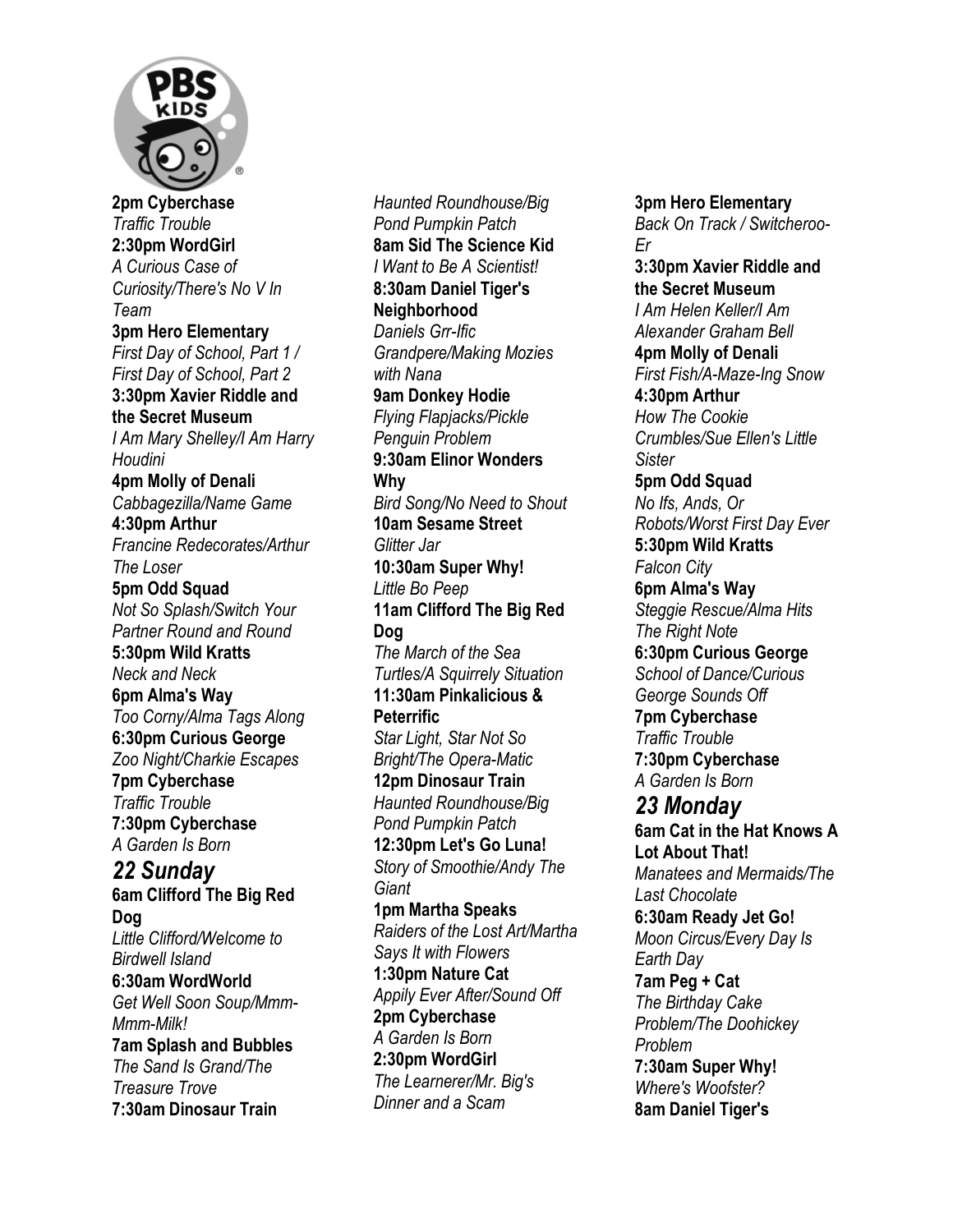

**Neighborhood**  *Time for Daniel/There's Time for Daniel and Baby Too*  **8:30am Daniel Tiger's Neighborhood**  *Disappointed at the Pool/Disappointed at the Farm*  **9am Sesame Street**  *The Cool Tool Kid*  **9:30am Elinor Wonders Why**  *Zig Zag Plant/Butterfly Drinks*  **10am Clifford The Big Red Dog**  *The Birdwell Times/Night at the Library*  **10:30am Dinosaur Train**  *Best Babysitter Ever/Plant A Tree*  **11am Let's Go Luna!**  *Mr. Precise/The Case of the Missing Cheese*  **11:30am Curious George**  *George Gets Pickled/Meteor Monkey*  **12pm Nature Cat**  *Rock Clues/Sweet Scent*  **12:30pm Xavier Riddle and the Secret Museum**  *I Am Zora Neale Hurston/I Am Charles Dickens*  **1pm Molly of Denali**  *Mollyball/Visit Qyah*  **1:30pm Hero Elementary**  *The Crew Who SNOWS What to Do / Keep Your Eye on the Ball*  **2pm Cyberchase**  *Composting in the Clutch*  **2:30pm Pinkalicious & Peterrific**  *All Tangled Up/Above The* 

*Clouds*  **3pm Pinkalicious & Peterrific**  *Pinkalicious/Glitterizer*  **3:30pm Elinor Wonders Why**  *Zig Zag Plant/Butterfly Drinks*  **4pm Donkey Hodie**  *The Golden Crunchdoodles/Walking Stick Blues*  **4:30pm Curious George**  *George Gets Pickled/Meteor Monkey*  **5pm Alma's Way**  *Alma's Showstopper/Ultimate Helper*  **5:30pm Xavier Riddle and the Secret Museum**  *I Am Zora Neale Hurston/I Am Charles Dickens*  **6pm Molly of Denali**  *Mollyball/Visit Qyah*  **6:30pm Hero Elementary**  *The Crew Who SNOWS What to Do / Keep Your Eye on the Ball*  **7pm Wild Kratts**  *To Touch A Hummingbird*  **7:30pm Wild Kratts**  *Zig-Zagged 24 Tuesday*  **6am Cat in the Hat Knows A Lot About That!**  *Meet The Beetles/Tongue Tied*  **6:30am Ready Jet Go!**  *Water, Water Everywhere/Commander Cressida Story Contest*  **7am Peg + Cat**  *The Peanut Problem/More Adventures of Robin Hood* 

**7:30am Super Why!**  *The Princess and the Pea*  **8am Daniel Tiger's Neighborhood**  *Circle Time Squabble/It's Not Okay to Hurt Someone*  **8:30am Daniel Tiger's Neighborhood**  *Daniel Learns About Lizards/Daniel Wonders About Trolley*  **9am Sesame Street**  *The Bike Shop Music Band*  **9:30am Elinor Wonders Why**  *The Town Picnic/The Amazing Expandable Clubhouse*  **10am Clifford The Big Red Dog**  *The Dog Who Cried Bark!/Fort Box*  **10:30am Dinosaur Train**  *Don's Winter Wish/Festival of Lights*  **11am Let's Go Luna!**  *A Moon's Trip to Paris/If A Hamster Could Fly*  **11:30am Curious George**  *Submonkey/Double-O Monkey Tracks Trouble*  **12pm Nature Cat**  *Stop That Squirrel/Onward and Pondward*  **12:30pm Xavier Riddle and the Secret Museum**  *I Am Catherine The Great/I Am Tomioka Tessai*  **1pm Molly of Denali**  *Bird in the Hand/Bye-Bye Birdie*  **1:30pm Hero Elementary**  *Monster Hunters/A Soapy*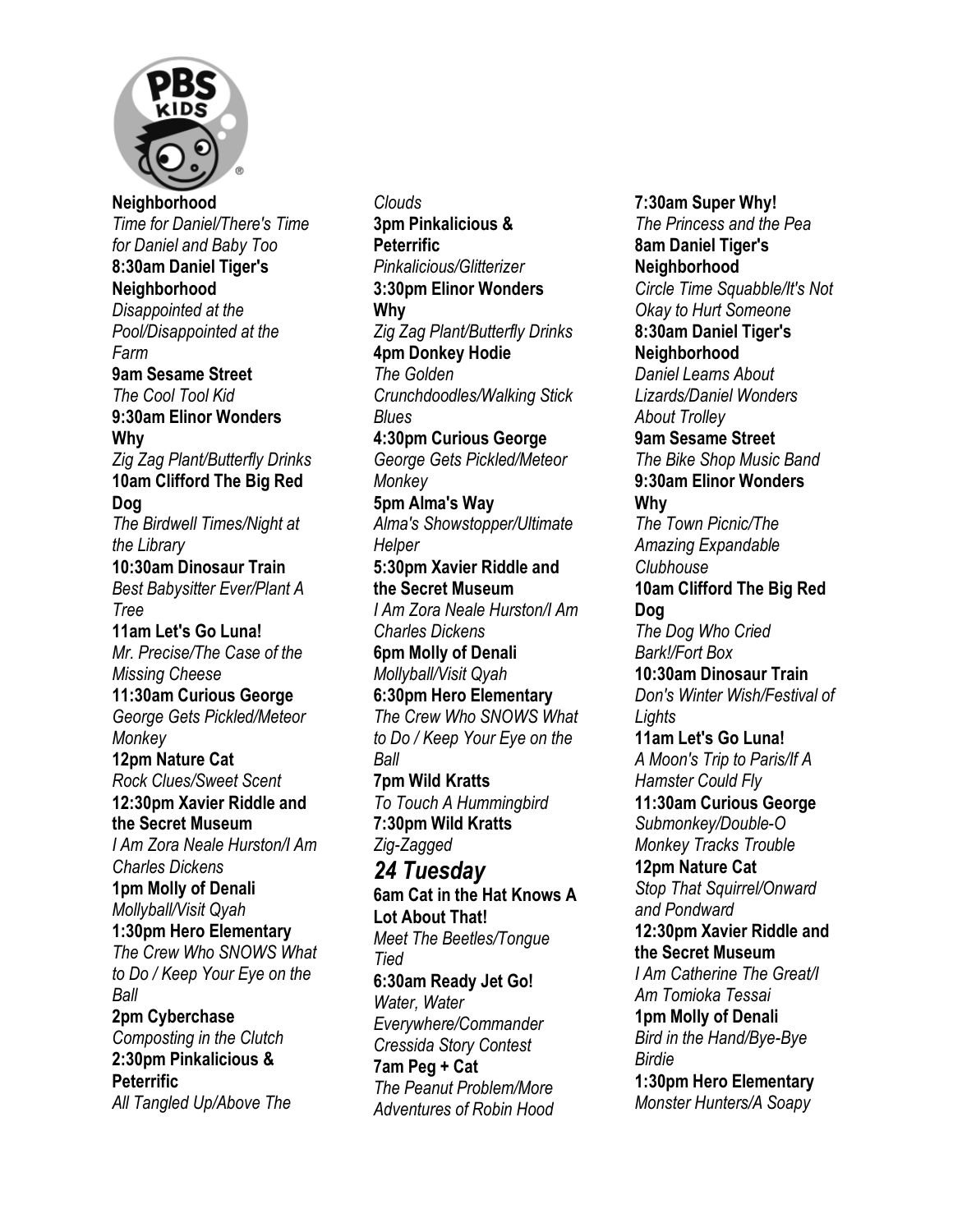

*Situation*  **2pm Cyberchase**  *A Garden Is Born*  **2:30pm Pinkalicious & Peterrific**  *A Birthday Party for Kendra/Norman Plans A Playdate*  **3pm Pinkalicious & Peterrific**  *Plantastically Pink/Painting Pixie*  **3:30pm Elinor Wonders Why**  *The Town Picnic/The Amazing Expandable Clubhouse*  **4pm Donkey Hodie**  *Potato Pirates/Panda's Special Something*  **4:30pm Curious George**  *Submonkey/Double-O Monkey Tracks Trouble*  **5pm Alma's Way**  *Basketball Birds/Looking for Litter*  **5:30pm Xavier Riddle and the Secret Museum**  *I Am Catherine The Great/I Am Tomioka Tessai*  **6pm Molly of Denali**  *Bird in the Hand/Bye-Bye Birdie*  **6:30pm Hero Elementary**  *Monster Hunters/A Soapy Situation*  **7pm Wild Kratts**  *Shadow: The Black Jaguar*  **7:30pm Wild Kratts**  *A Huge Orange Problem 25 Wednesday*  **6am Cat in the Hat Knows A Lot About That!** 

*Little Lemmings/Keep The Beat*  **6:30am Ready Jet Go!**  *Eye in the Sky/Total Eclipse Block Party*  **7am Peg + Cat**  *The Tree Problem/Another Tree Problem*  **7:30am Super Why!**  *Super Puppy Saves The Day*  **8am Daniel Tiger's Neighborhood**  *The Baby Is Here*  **8:30am Daniel Tiger's Neighborhood**  *The Tiger Family Grows/Daniel Learns About Being A Big Brother*  **9am Sesame Street**  *Rainy Day Play!*  **9:30am Elinor Wonders Why**  *Speedy Swimming/Strawberry Jam*  **10am Clifford The Big Red Dog**  *Doggy Air Rangers/My Hero, Hero*  **10:30am Dinosaur Train**  *Double-Crested Trouble/Erma and the Conductor*  **11am Let's Go Luna!**  *Cavedad/Grumpa Comes to Call*  **11:30am Curious George**  *Night at the Amusement Park/Hockey Monkey*  **12pm Nature Cat**  *The Leaf Fairy/Midge Over Troubled Water* **12:30pm Xavier Riddle and the Secret Museum**  *I am Florence Nightingale/I* 

*am George Washington Carver*  **1pm Molly of Denali**  *Seal Dance/Snowboarding Qyah Style*  **1:30pm Hero Elementary**  *AJ's Extra Superpower, Part 1 / AJ's Extra Superpower, Part 2*  **2pm Cyberchase**  *Traffic Trouble*  **2:30pm Pinkalicious & Peterrific**  *Aqualicious/Sing in the Spring*  **3pm Pinkalicious & Peterrific**  *Dancing Shoe/ No Honking*  **3:30pm Elinor Wonders Why**  *Speedy Swimming/Strawberry Jam*  **4pm Donkey Hodie**  *Bye Bye, Book/Tater Buddies*  **4:30pm Curious George**  *Night at the Amusement Park/Hockey Monkey*  **5pm Alma's Way**  *Coqui Quest/Chalk The Block*  **5:30pm Xavier Riddle and the Secret Museum**  *I am Florence Nightingale/I am George Washington Carver*  **6pm Molly of Denali**  *Seal Dance/Snowboarding Qyah Style*  **6:30pm Hero Elementary**  *AJ's Extra Superpower, Part 1 / AJ's Extra Superpower, Part 2*  **7pm Wild Kratts**  *The Food Chain Game*  **7:30pm Wild Kratts**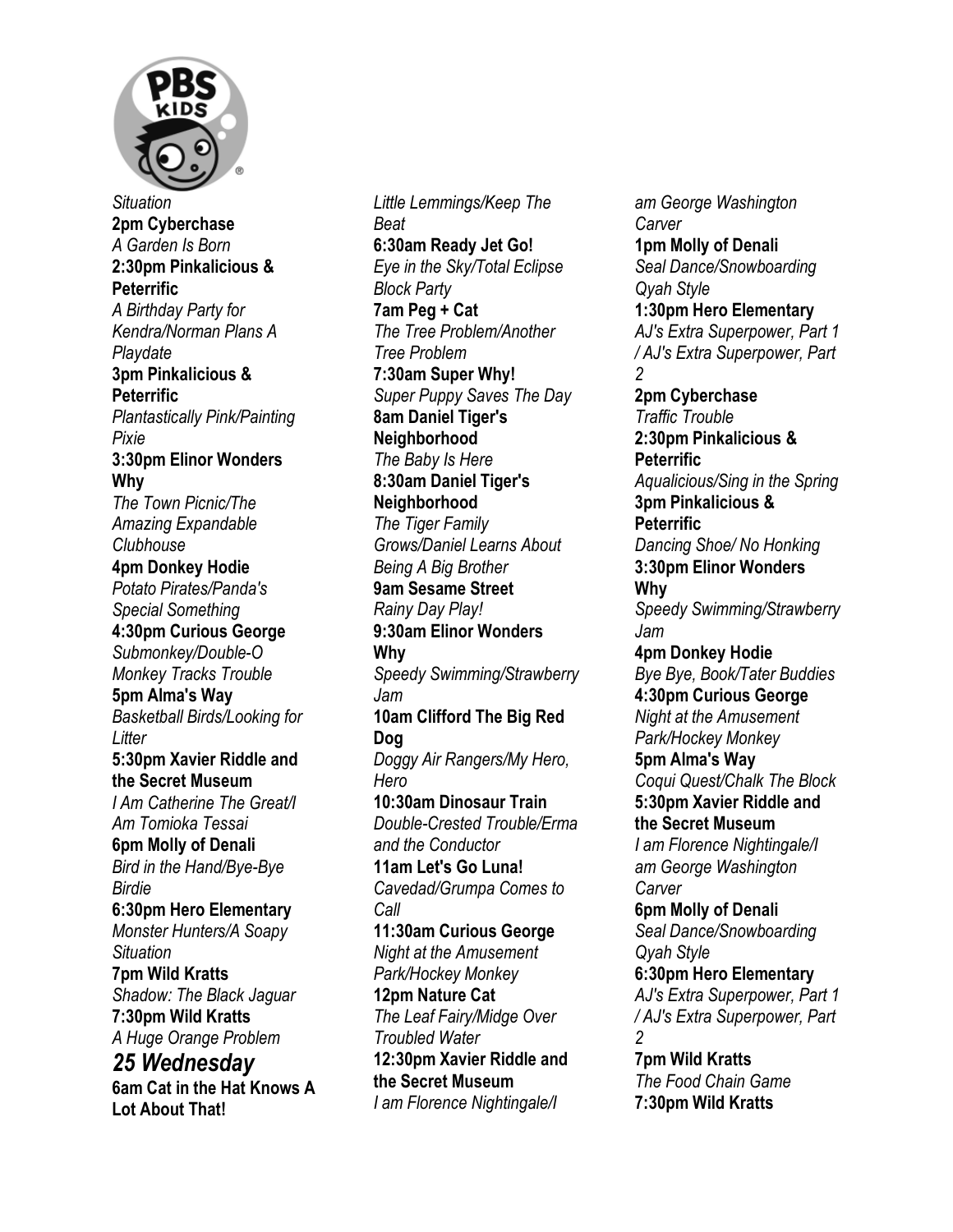

*26 Thursday*  **6am Cat in the Hat Knows A Lot About That!**  *Bounce/Timmy Tippy Toe*  **6:30am Ready Jet Go!**  *Mars Rock for Mom/Sean Has A Cold*  **7am Peg + Cat**  *The Messy Room Problem/The Golden Pyramid Problem*  **7:30am Super Why!**  *The Emperor's New Clothes*  **8am Daniel Tiger's Neighborhood**  *Daniel Loves Tigey/Daniel Needs Tigey at School*  **8:30am Daniel Tiger's Neighborhood**  *King Daniel for the Day*  **9am Sesame Street**  *Abby, Rosita, and Zoe Make A Story*  **9:30am Elinor Wonders Why**  *To Bee Or Not to Bee/Turtle Crossing*  **10am Clifford The Big Red Dog**  *The Fortune Teller/The Goat Boat*  **10:30am Dinosaur Train**  *Underwater Race/Buddy Wants to Fly*  **11am Let's Go Luna!**  *Lights Out!/The Wrong Clothes*  **11:30am Curious George**  *Curious George Takes A Job/Curious George Takes Another Job - (Part 1 & 2)*  **12pm Nature Cat** 

*Ice Is Nice/Bird's Eye View*  **12:30pm Xavier Riddle and the Secret Museum**  *I Am Mark Twain/I Am Abigail Adams*  **1pm Molly of Denali**  *Culture Clash/Party Moose*  **1:30pm Hero Elementary**  *Friends of the Forest / Chicken Hero*  **2pm Cyberchase**  *Find Those Gleamers!*  **2:30pm Pinkalicious & Peterrific**  *Yodelahee Goat/Pink Mascot*  **3pm Pinkalicious & Peterrific**  *Sand Palace/Zoo Day*  **3:30pm Elinor Wonders Why**  *To Bee Or Not to Bee/Turtle Crossing*  **4pm Donkey Hodie**  *The Try Scouts/Wiz-Kazizz-Kazaam*  **4:30pm Curious George**  *Curious George Takes A Job/Curious George Takes Another Job - (Part 1 & 2)*  **5pm Alma's Way**  *Socks for Sale/Alma's Animal Show*  **5:30pm Xavier Riddle and the Secret Museum**  *I Am Mark Twain/I Am Abigail Adams*  **6pm Molly of Denali**  *Culture Clash/Party Moose*  **6:30pm Hero Elementary**  *Friends of the Forest / Chicken Hero*  **7pm Wild Kratts**  *Secrets of the Spider's Web* 

**7:30pm Wild Kratts**  *Caracal-Minton 27 Friday*  **6am Cat in the Hat Knows A Lot About That!**  *Flower Power/Snowman's Land*  **6:30am Ready Jet Go!**  *Mindy Turns Five*  **7am Peg + Cat**  *The Three Bears Problem/The Giant Problem*  **7:30am Super Why!**  *Landon's Circus Adventure*  **8am Daniel Tiger's Neighborhood**  *Playtime Is Different/The Playground Is Different With Baby*  **8:30am Daniel Tiger's Neighborhood**  *Daniel Fixes Trolley/Problem Solver Daniel*  **9am Sesame Street**  *Move and Groove On Sesame Street*  **9:30am Elinor Wonders Why**  *Hiding In Plain Sight/Owl Girl*  **10am Clifford The Big Red Dog 10:30am Dinosaur Train**  *Dinosaur Train Submarine: Maisie Mosasaurus/Date Night*  **11am Let's Go Luna!**  *Mr. Precise/The Case of the Missing Cheese*  **11:30am Curious George**  *Bill On Wheels*  **12pm Nature Cat**  *Hooray, It's Arbor Day/Goodnight, Gracie*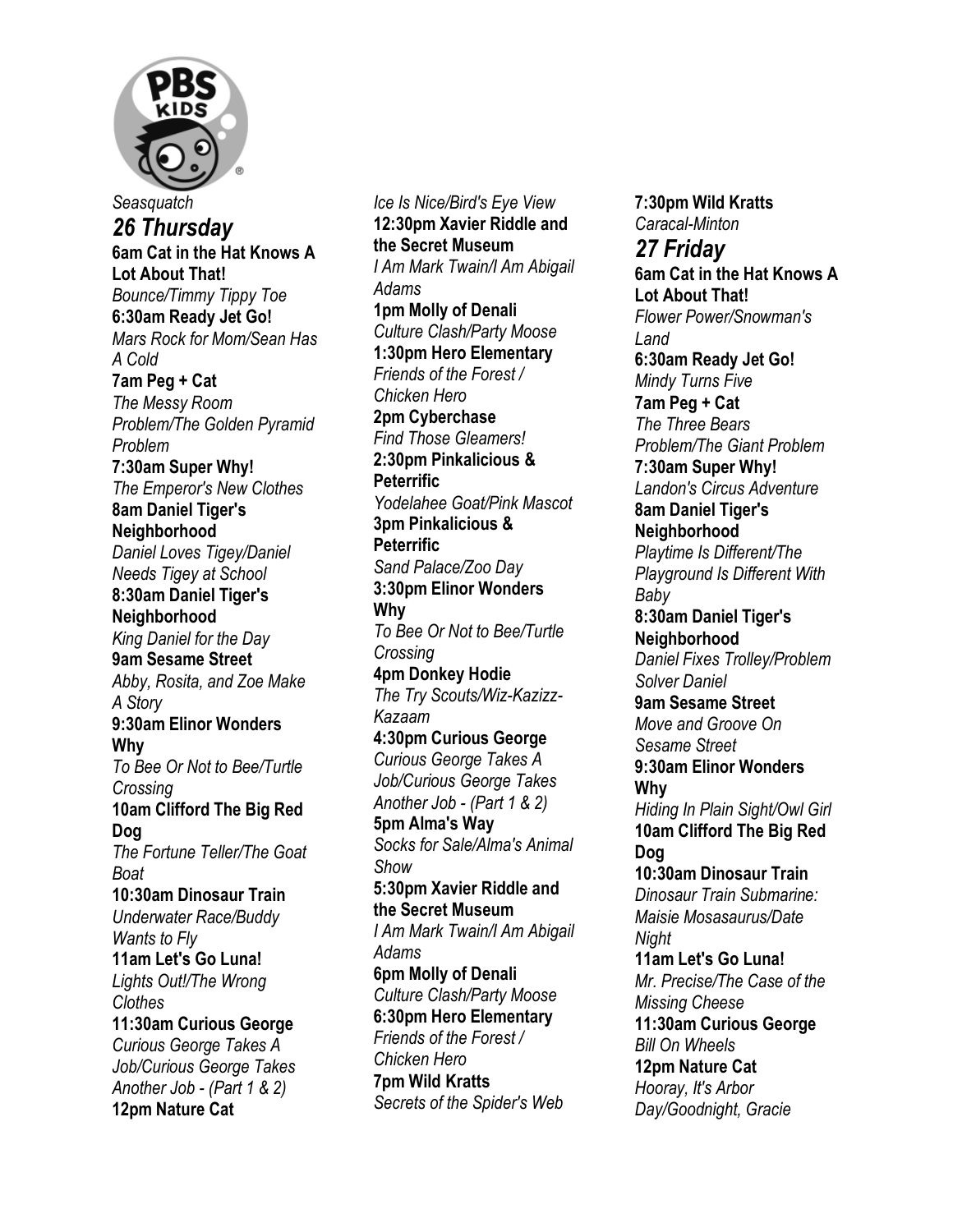

**12:30pm Xavier Riddle and the Secret Museum**  *I Am Leonardo Da Vinci/I Am Amelia Earhart*  **1pm Molly of Denali**  *Rocky Rescue/Canoe Journey*  **1:30pm Hero Elementary**  *With A Little Push/Track That Pack*  **2pm Cyberchase**  *Water Woes*  **2:30pm Pinkalicious & Peterrific**  *The Sparkle Kart/The Pinkville Merry-Go-Round*  **3pm Pinkalicious & Peterrific**  *Drawing Noses/Pinkalicious On Ice*  **3:30pm Elinor Wonders Why**  *Hiding In Plain Sight/Owl Girl*  **4pm Donkey Hodie**  *Donkey's Bad Day/Yodel Bird Egg*  **4:30pm Curious George**  *Bill On Wheels*  **5pm Alma's Way**  *Alma On Ice/Junior's Lost Tooth*  **5:30pm Xavier Riddle and the Secret Museum**  *I Am Leonardo Da Vinci/I Am Amelia Earhart*  **6pm Wild Kratts: Amazin' Amazon Adventure 7pm Dinosaur Train: Zeppelin Adventure**  *28 Saturday*  **6am Clifford The Big Red Dog**  *Leaf of Absence/Nobody's* 

*Perfect*  **6:30am WordWorld**  *Bugs to the Rescue/Sheep's First Bike Ride*  **7am Splash and Bubbles**  *The End of the Ocean/Antarctic Ranger*  **7:30am Dinosaur Train**  *Don's Winter Wish/Festival of Lights*  **8am Sid The Science Kid**  *Discovering Darkness*  **8:30am Daniel Tiger's Neighborhood**  *Circle Time Squabble/It's Not Okay to Hurt Someone*  **9am Donkey Hodie**  *Bye Bye, Book/Tater Buddies*  **9:30am Elinor Wonders Why**  *Speedy Swimming/Strawberry Jam*  **10am Sesame Street**  *Rainy Day Play!*  **10:30am Super Why!**  *The Princess and the Pea*  **11am Clifford The Big Red Dog**  *The Dog Who Cried Bark!/Fort Box*  **11:30am Pinkalicious & Peterrific**  *Dancing Shoe/ No Honking*  **12pm Dinosaur Train**  *Don's Winter Wish/Festival of Lights*  **12:30pm Let's Go Luna!**  *Cavedad/Grumpa Comes to Call*  **1pm Martha Speaks**  *Skits and Mr. Scruffles/Brave Truman*  **1:30pm Nature Cat** 

*The Leaf Fairy/Midge Over Troubled Water*  **2pm Cyberchase**  *Space Waste Odyssey, Part 1*  **2:30pm WordGirl**  *A World Without WordGirl, Part 1/A World Without WordGirl, Part 2*  **3pm Hero Elementary**  *AJ's Extra Superpower, Part 1 / AJ's Extra Superpower, Part 2*  **3:30pm Xavier Riddle and the Secret Museum**  *I am Florence Nightingale/I am George Washington Carver*  **4pm Molly of Denali**  *Bird in the Hand/Bye-Bye Birdie*  **4:30pm Arthur**  *Grandpa Dave's Memory Album/Buster's Carpool Catastrophe*  **5pm Odd Squad**  *Running On Empty*  **5:30pm Wild Kratts**  *Shadow: The Black Jaguar*  **6pm Wild Kratts: Amazin' Amazon Adventure 7pm Dinosaur Train: Zeppelin Adventure**  *29 Sunday*  **6am Clifford The Big Red Dog**  *Teacher's Pet/Islander of the Year*  **6:30am WordWorld**  *Bed Bugs/Snug As A Bug*  **7am Splash and Bubbles**  *Here Comes The Hammerhead/Denny's New Shell*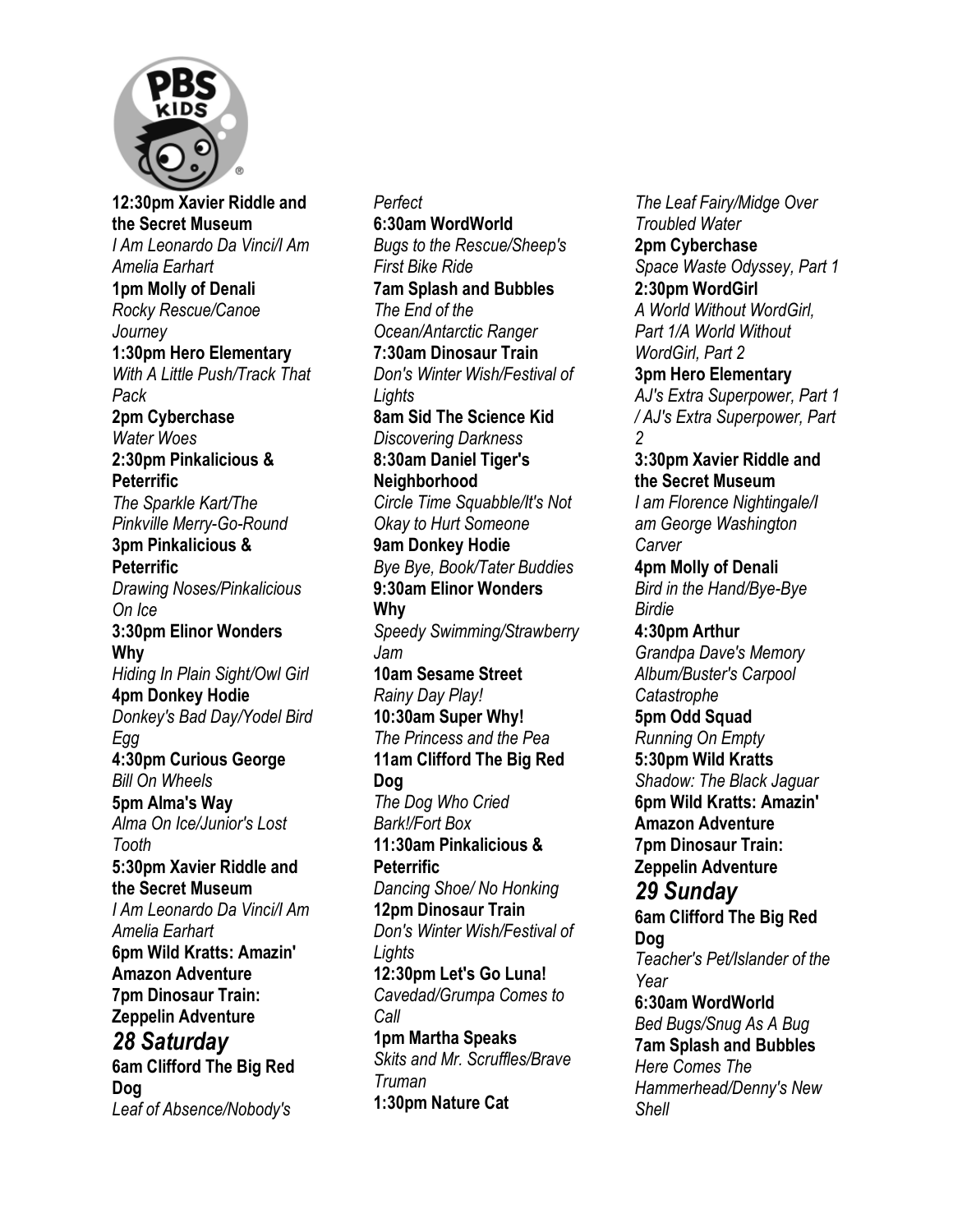

**7:30am Dinosaur Train**  *Underwater Race/Buddy Wants to Fly*  **8am Sid The Science Kid**  *Get Up and Move!*  **8:30am Daniel Tiger's Neighborhood**  *Daniel Loves Tigey/Daniel Needs Tigey at School*  **9am Donkey Hodie**  *Donkey's Bad Day/Yodel Bird Egg*  **9:30am Elinor Wonders Why**  *To Bee Or Not to Bee/Turtle Crossing*  **10am Sesame Street**  *The Bike Shop Music Band*  **10:30am Super Why!**  *The Emperor's New Clothes*  **11am Clifford The Big Red Dog**  *The Fortune Teller/The Goat Boat*  **11:30am Pinkalicious & Peterrific**  *Sand Palace/Zoo Day*  **12pm Dinosaur Train**  *Underwater Race/Buddy Wants to Fly*  **12:30pm Let's Go Luna!**  *Lights Out!/The Wrong Clothes*  **1pm Martha Speaks**  *Escape From Flea Island/No Dogs Allowed*  **1:30pm Nature Cat**  *Hooray, It's Arbor Day/Goodnight, Gracie*  **2pm Cyberchase**  *Space Waste Odyssey, Part 2*  **2:30pm WordGirl**  *The Birthday Girl's Monstrous* 

*Gift/Hal The Haggler*  **3pm Hero Elementary**  *Friends of the Forest / Chicken Hero*  **3:30pm Xavier Riddle and the Secret Museum**  *I Am Leonardo Da Vinci/I Am Amelia Earhart*  **4pm Molly of Denali**  *Culture Clash/Party Moose*  **4:30pm Arthur**  *To Eat Or Not to Eat/S.W.E.A.T.*  **5pm Odd Squad**  *Portalandia/Slides and Ladders*  **5:30pm Wild Kratts**  *Seasquatch*  **6pm Wild Kratts: Amazin' Amazon Adventure 7pm Dinosaur Train: Zeppelin Adventure**  *30 Monday*  **6am Cat in the Hat Knows A Lot About That!**  *Dress Up Day/Bathtime*  **6:30am Ready Jet Go!**  *Ain't No Mars Mountain High Enough/Treasure Hunt*  **7am Peg + Cat**  *The Dinosaur Problem/The Beethoven Problem*  **7:30am Super Why!**  *Monster Munch*  **8am Daniel Tiger's Neighborhood**  *Daniel Meets a New Friend/A New Friend at the Clock Factory*  **8:30am Daniel Tiger's Neighborhood**  *Daniel's Friends Say No/Prince Wednesday* 

*Doesn't Want to Play*  **9am Sesame Street**  *The Bike Shop Music Band*  **9:30am Elinor Wonders Why**  *The Science of Staying Warm/The Seed of An Idea*  **10am Clifford The Big Red Dog**  *When You Wish Upon A Cake/Make Room for Sonia*  **10:30am Dinosaur Train**  *Dome-Headed Dinosaur/Treasure Hunt*  **11am Let's Go Luna!**  *A Moon's Trip to Paris/If A Hamster Could Fly*  **11:30am Curious George**  *George and the Sleepy Sheep/Gummy Monkey*  **12pm Nature Cat**  *Spring Hunter 3000/The Case of the Missing Moon*  **12:30pm Xavier Riddle and the Secret Museum**  *I Am Julia Child/I Am Neil Armstrong*  **1pm Molly of Denali**  *Welcome Home Balto/Snow Jam*  **1:30pm Hero Elementary**  *Hatching A Plan/The Invisible Force*  **2pm Cyberchase**  *Sustainable By Design*  **2:30pm Pinkalicious & Peterrific**  *A Fairy Thanksgiving/Pinkfoot Playdate*  **3pm Pinkalicious & Peterrific**  *Mr. Socko/A Pinkapurrfect Pet*  **3:30pm Elinor Wonders**